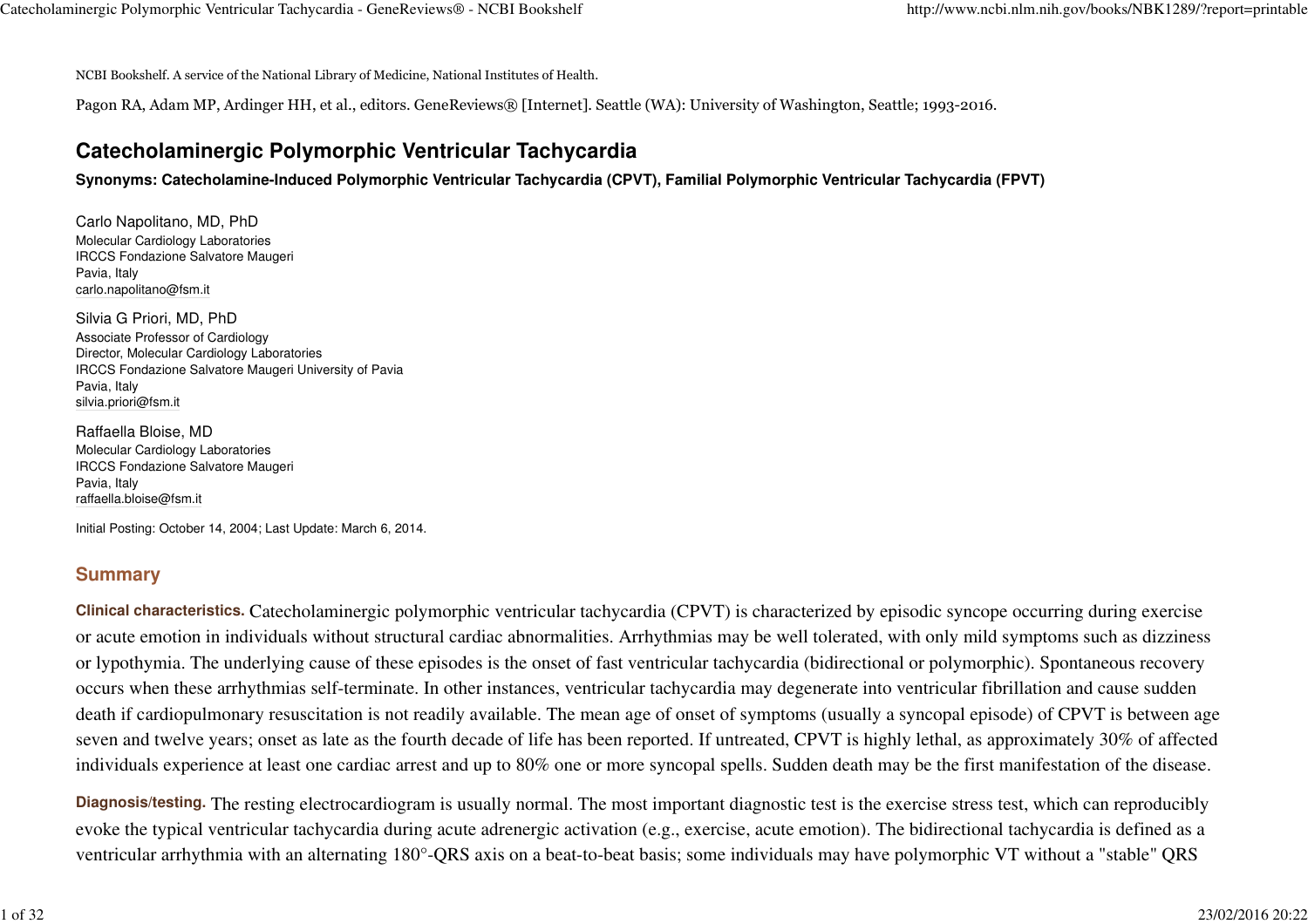vector alternans. The onset of arrhythmias during exercise occurs at a heart rate threshold of 100-120 beats per minute and the arrhythmias tend to worsen with increasing workload. Mutation in four genes – *RYR2*, *CASQ2*, *TRDN*, and *CALM1* – is known to cause CPVT or related phenotypes ofadrenergically induced life-threatening arrhythmias. The presence of other as-yet unidentified loci is postulated.

**Management.***Treatment of manifestations:* The use of beta-blockers is the mainstay of CPVT therapy. Although there are no comparative studies, the majority of international referral centers use nadolol (1-2.5 mg/kg/day divided into two doses per day) or propranolol (2-4 mg/kg/day divided into 3-4 doses per day). Non-selective beta-blockers are recommended in all cases in the absence of contraindications (e.g., asthma). Reproducible induction ofarrhythmia during exercise allows titration and monitoring of the dose of beta-blockers. When there is evidence of incomplete protection (recurrence ofsyncope or complex arrhythmias during exercise) with beta blockers, flecainide (100-300 mg/day) should be added. Beta-blockers and flecainide are alsoindicated for affected individuals who have experienced a previous aborted sudden death. An implantable cardioverter defibrillator (ICD) may benecessary for those with recurrent cardiac arrest while on beta-blocker therapy or for those unable to take beta-blockers. Pharmacologic therapy should be maintained/optimized even in individuals with an ICD in order to reduce the probability of ICD firing. Left cardiac sympathetic denervation (LCSD)can be considered in those who are refractory to other therapies or in those who are intolerant of or have contraindications to beta-blocking therapy;however, due to side effects and recurrence of cardiac events in those with LCSD, pharmacologic therapy should always be optimized prior toconsidering LCSD.

*Prevention of primary manifestations:* Beta-blockers are indicated for all clinically affected individuals and for individuals with a *RYR2* pathogenic variant with no history of cardiac events (syncope) or ventricular arrhythmias on exercise stress testing, since sudden death can be the first manifestationof the disease. Flecainide can be added for primary prevention of a cardiac arrest when beta-blockers alone cannot control the onset of arrhythmiasduring exercise stress test.

*Prevention of secondary complications:* To avoid exacerbation of allergic asthma, use of the cardiac-specific beta-blocker, metoprolol, may be used; thedose is based on the need of the affected individual (≤3 mg/kg). Anticoagulation may be necessary for some persons with an ICD.

*Surveillance:* Follow-up visits with a cardiologist every six to twelve months (depending on disease severity) to monitor the efficacy of therapy; the limit for any allowed physical activity can be defined on the basis of exercise stress test done in the hospital setting; the use of commercially available heartrate monitoring devices for sports participation can be helpful in keeping the heart rate in a safe range during physical activity but should not beconsidered as an alternative to medical follow-up visits.

*Agents/circumstances to avoid:* Competitive sports and other strenuous exercise; digitalis.

*Evaluation of relatives at risk:* Because treatments and surveillance are available to reduce morbidity and mortality in individuals known to have thedisease-causing allelic variant(s), first-degree relatives of a proband should be offered molecular genetic testing if the family-specific pathogenicvariant(s) are known; if the family-specific variant(s) are not known, all first-degree relatives of an affected individual should be evaluated with resting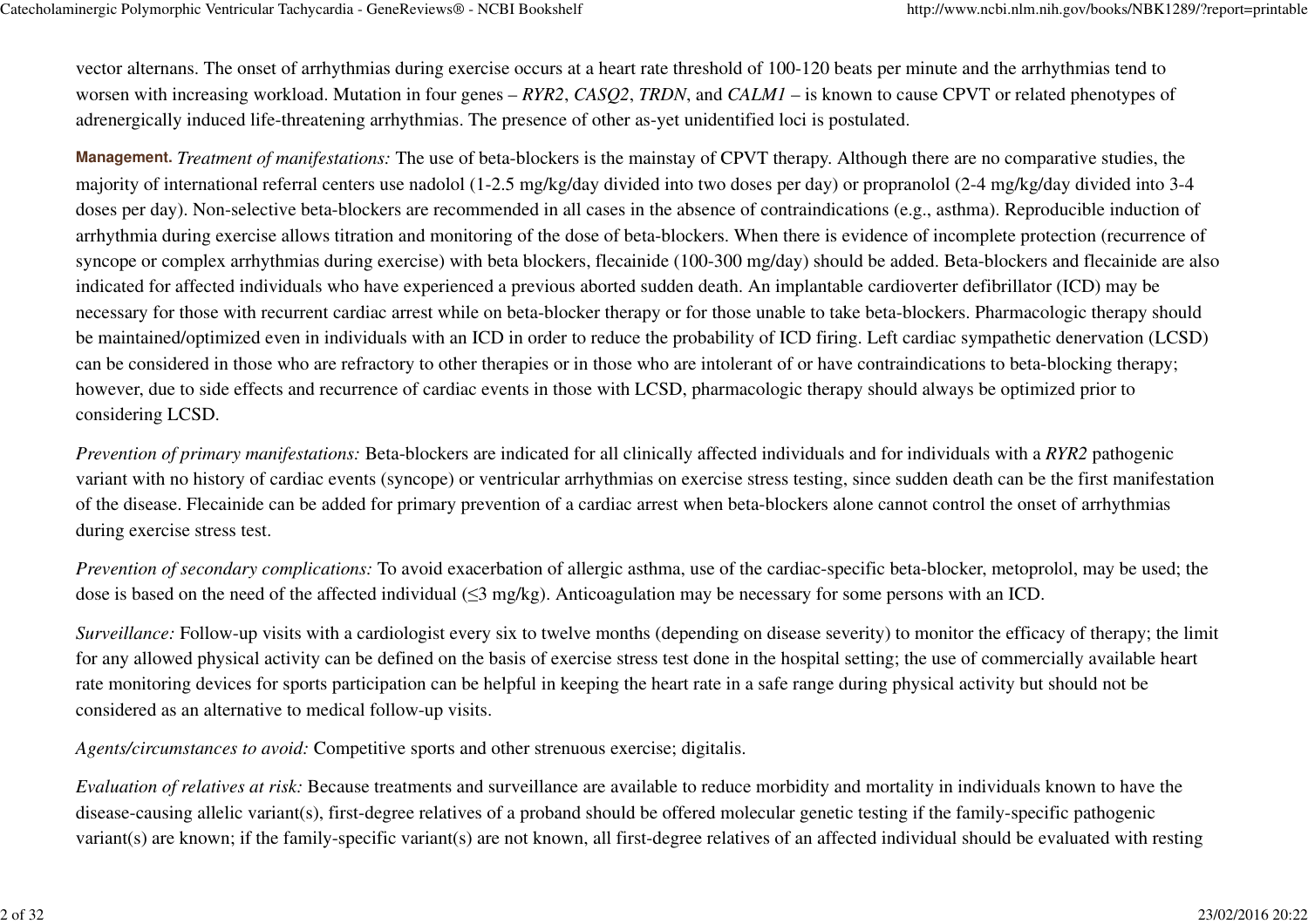ECG, Holter monitoring, and, most importantly, with exercise stress testing.

**Genetic counseling.***Autosomal dominant CPVT: RYR2*- and *CALM1*-related CPVT are inherited in an autosomal dominant manner. Each child of anindividual with autosomal dominant CPVT has a 50% chance of inheriting the pathogenic variant.

*Autosomal recessive CPVT: CASQ2*- and *TRDN*-related CPVT are inherited in an autosomal recessive manner. The parents of an affected child areobligate heterozygotes and therefore carry one mutant allele. Minor abnormalities (rare and benign arrhythmias) have been reported in heterozygotes in anecdotal cases. At conception, each sib of an affected individual has a 25% chance of being affected, a 50% chance of being an asymptomatic carrier,and a 25% chance of being unaffected and not a carrier.

Prenatal testing for pregnancies at increased risk for some forms of CPVT is possible if the family-specific pathogenic variant(s) are known.

### **Diagnosis**

#### **Clinical Diagnosis**

The diagnosis of catecholaminergic polymorphic ventricular tachycardia (CPVT) should be considered in individuals who have one or more of thefollowing [Priori et al 2013a]:

- Exercise-induced polymorphic ventricular arrhythmias
	- ECG during a graded exercise (exercise stress test) allows ventricular arrhythmias to be reproducibly elicited in the majority of affectedindividuals. Typically, the onset of ventricular arrhythmias is 100-120 beats/min.
	- With increase in workload, the complexity of arrhythmias progressively increases from isolated premature beats to bigeminy and runs ofnon-sustained ventricular tachycardia (VT). If the affected individual continues exercising, the duration of the runs of VT progressivelyincreases and VT may become sustained.
	- An alternating 180°-QRS axis on a beat-to-beat basis, so-called bidirectional VT, is often the distinguishing presentation of CPVT-relatedarrhythmias.
	- Some individuals with CPVT may also present with irregular polymorphic VT without a "stable" QRS vector alternans [Swan et al 1999,Priori et al 2002].
	- Exercise-induced supraventricular arrhythmias (supraventricular tachycardia and atrial fibrillation) are common [Leenhardt et al 1995,Fisher et al 1999].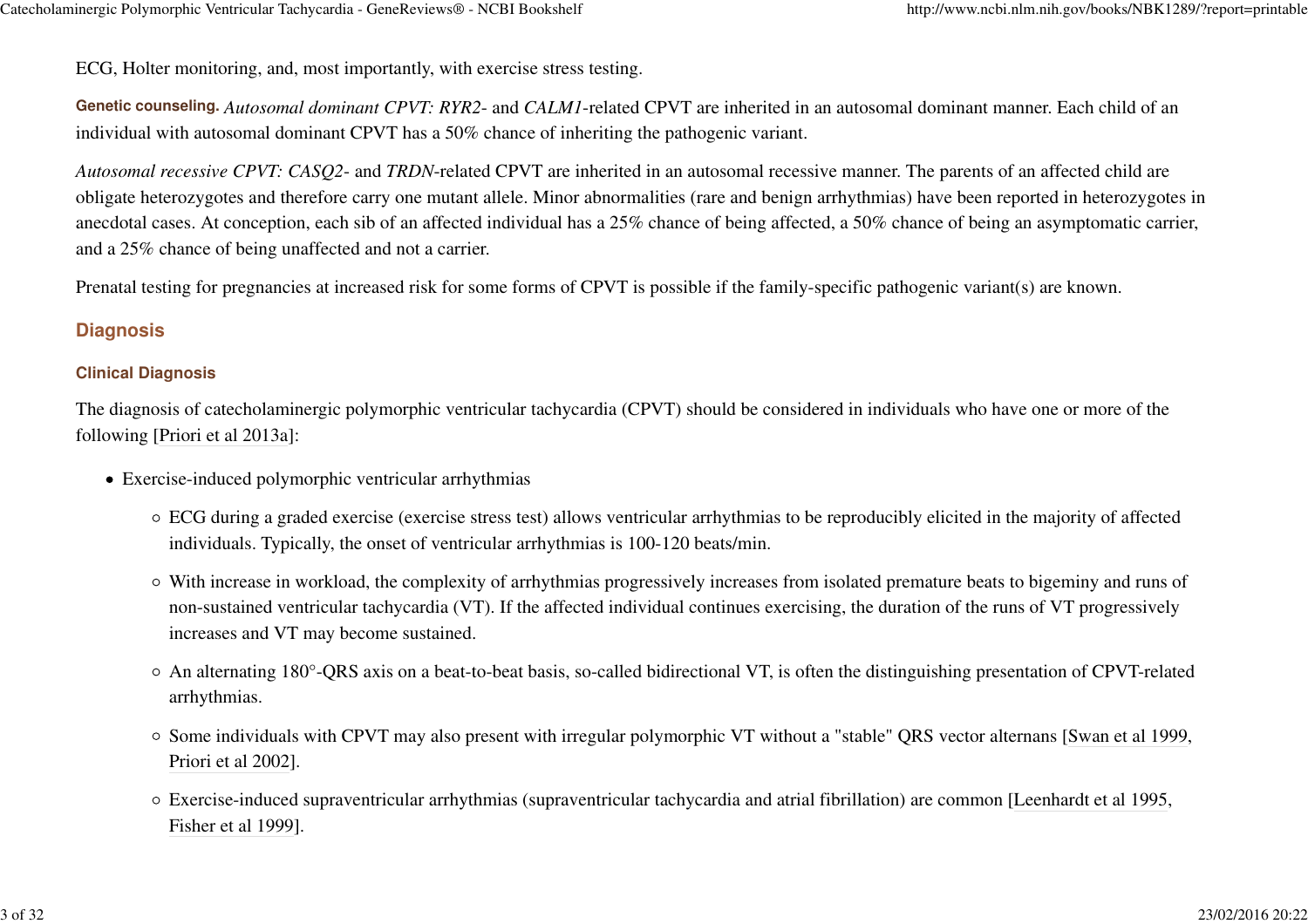- Syncope occurring during physical activity or acute emotion; mean onset age seven to twelve years. Less frequently, first manifestations may occur later in life; individuals with first event up to age 40 years are reported.
- Ventricular fibrillation occurring in the setting of acute stress.
- History of exercise or emotion-related palpitations and dizziness in some individuals
- Absence of structural cardiac abnormalities
- Sudden unexpected cardiac death triggered by acute emotional stress or exercise

Note: The resting ECG of individuals with CPVT is usually normal, although some authors have reported a lower-than-normal resting heart rate [Postmaet al 2005] and others have observed a high incidence of prominent U waves [Leenhardt et al 1995, Aizawa et al 2006]. Overall these features are inconstant and not sufficiently specific to allow diagnosis. Therefore, in many instances, the origin of the syncope may be erroneously attributed to a neurologic disorder. The exercise stress test is the single most important diagnostic test. In the present authors' series, the mean time interval to diagnosisafter the first symptom was 2±0.8 years [Priori et al 2002].

### **Molecular Genetic Testing**

**Genes.** The four genes in which mutation is known to cause CPVT are:

- *RYR2* (autosomal dominant), encoding the cardiac ryanodine receptor channel [Laitinen et al 2001, Priori et al 2001b];
- *CASO2* (autosomal recessive), encoding calsequestrin, a calcium buffering protein of the sarcoplasmic reticulum (SR) [Lahat et al 2001];
- **TRDN** (autosomal recessive), encoding triadin, a CASQ2 and RyR2 partner protein that regulates sarcoplasmic reticulum calcium release [Roux-Buisson et al 2012];
- *CALM1* (autosomal dominant), encoding calmodulin [Nyegaard et al 2012].

**Evidence for further locus heterogeneity.** Because causative allelic variants are identified in only approximately 55%-65% of individuals with CPVT[Ackerman et al 2011], it is likely that other genes (loci) contribute to disease pathogenesis. A CPVT-like locus has been identified on chromosome7p14-p22 but screening of candidate genes in the region has not revealed a disease-associated gene [Bhuiyan et al 2007].

• *ANKB*. A pathogenic variant in *ANKB*, the gene encoding ankyrin-B, was reported in a single individual with polymorphic ventricular tachycardia similar to CPVT [Mohler et al 2004]. The role of *ANKB* mutation in causing CPVT has yet to be elucidated.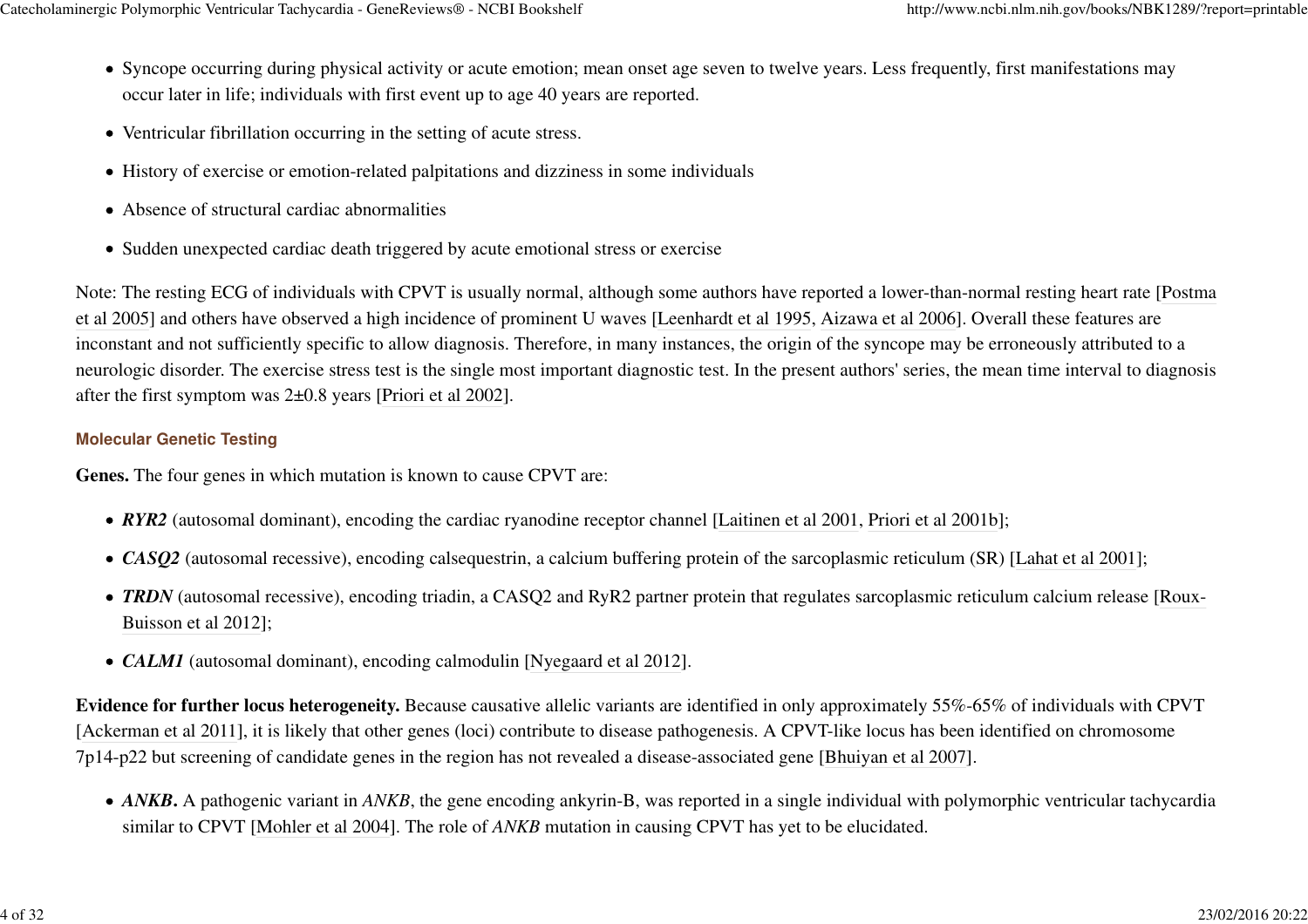*KCNJ2***.** Some authors have claimed that *KCNJ2* variants responsible for Andersen-Tawil syndrome (ATS) may also cause CPVT; however, ATSis a distinct disorder (see Differential Diagnosis).

## **Clinical testing**

## **Table 1.**

Summary of Molecular Genetic Testing Used in Catecholaminergic Polymorphic Ventricular Tachycardia

|                               | Gene <sup>1</sup> Proportion of All CPVT <sup>2</sup> Test Method |                                                                                             | <b>Allelic Variants Detected 3</b>           |
|-------------------------------|-------------------------------------------------------------------|---------------------------------------------------------------------------------------------|----------------------------------------------|
|                               | $50\% - 55\%$ <sup>4</sup>                                        | Sequence analysis / mutation scanning <sup>5</sup> of select exons <sup>6</sup>             | Sequence variants in select exons $^{7,8,9}$ |
| RYR2                          |                                                                   | Sequence analysis of entire coding region $10$                                              | Sequence variants $^{7,9}$                   |
|                               |                                                                   | Deletion/duplication analysis <sup>11</sup>                                                 | Unknown $12$                                 |
| <b>TRDN</b>                   | Unknown                                                           | Sequence analysis / mutation scanning $5$ of entire coding region Sequence variants $7, 13$ |                                              |
|                               | $CASQ2$ 2%-5%                                                     | Sequence analysis                                                                           | Sequence variants <sup>7</sup>               |
|                               |                                                                   | Deletion/duplication analysis <sup>11</sup>                                                 | Unknown; none detected $^{14}$               |
| $ CALMI  < 1\%$ <sup>15</sup> |                                                                   | Sequence analysis                                                                           | Sequence variants <sup>7</sup>               |

1. See Table A. Genes and Databases for chromosome locus and protein.

2. In individuals meeting diagnostic criteria (see Clinical Diagnosis)

- 3. See Molecular Genetics for information on allelic variants.
- 4.Priori et al [2002]
- 5. Sequence analysis and mutation scanning of the entire gene can have higher mutation detection frequencies; however, mutation detection rates for mutation scanning may vary considerably between laboratories depending on the specific protocol used.
- 6.Exons analyzed and detection rates may vary between laboratories.
- 7.Examples of pathogenic variants detected by sequence analysis may include small intragenic deletions/insertions and missense, nonsense, and splice site variants; typically, exonor whole-gene deletions/duplications are not detected. For issues to consider in interpretation of sequence analysis results, click here.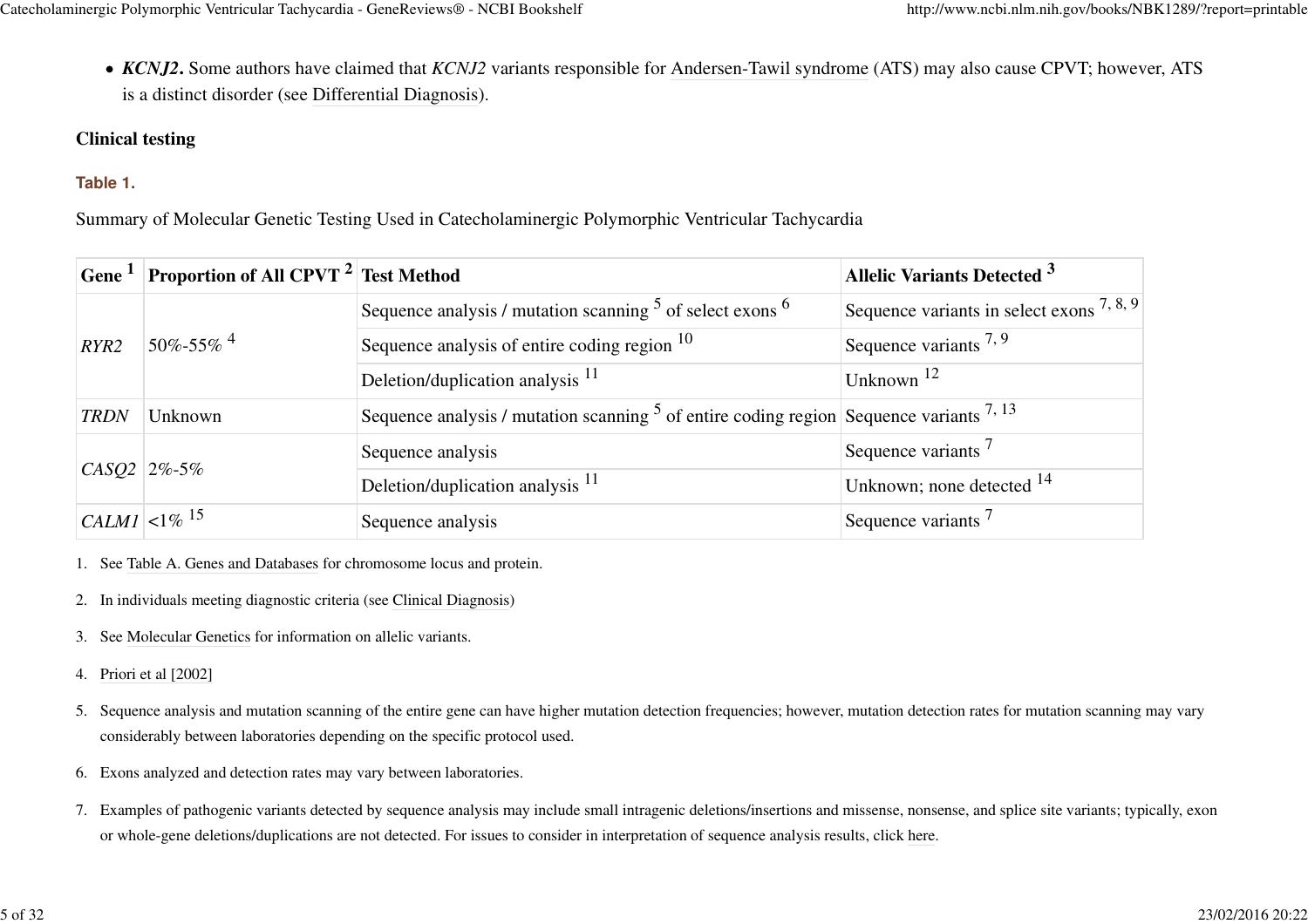- 8. Sequence analysis of select exons has an average lower yield than does screening of the entire coding sequence.
- 9. Most *RYR2* pathogenic variants seen in CPVT appear to cluster in specific regions of the gene: codons 2200-2500 (FKBP12.6 binding domain) or starting from codon 3700  $(Ca^{2+}$  binding domain and transmembrane domain [C-terminus]). Therefore, some laboratories sequence only those exons encompassing these critical regions; however, a recent analysis showed that 24% of pathogenic variants occur outside such "canonical" clusters [Priori & Chen 2011].
- 10. Priori & Chen [2011]. Mutation detection frequency (i.e., the sensitivity of the test method to detect a pathogenic variant) is greater than 95%.
- 11. Testing that identifies deletions/duplications not readily detectable by sequence analysis of the coding and flanking intronic regions of genomic DNA; included in the variety of methods that may be used are: quantitative PCR, long-range PCR, multiplex ligation-dependent probe amplification (MLPA), and chromosomal microarray (CMA) thatincludes this gene/chromosome segment.
- 12.Large genomic rearrangements have been reported [Marjamaa et al 2009, Medeiros-Domingo et al 2009].
- 13. Identified in two families: one 4-bp deletion, one nonsense variant and one missense variant.
- 14.No deletions or duplications of *CASQ2* have been reported to cause isolated catecholaminergic polymorphic ventricular tachycardia. (Note: By definition, deletion/duplicationanalysis identifies rearrangements that are not identifiable by sequence analysis of genomic DNA.)
- 15.Estimated from the data provided in the only paper available [Nyegaard et al 2012]

**Interpretation of test results.** Typically, sequence analysis cannot detect exon/multiexon deletions, duplications, or splice variants resulting in(multi)exon skipping.

**Test characteristics.** See Clinical Utility Gene Card [Napolitano et al 2014] for information on test characteristics including sensitivity and specificity.

#### **Testing Strategy**

**To confirm/establish the diagnosis in a proband.** Molecular genetic testing is indicated in individuals with CPVT.

**Single gene testing.** In those without a family history strongly suggestive of an autosomal recessive pattern of transmission:

- Mutation of *RYR2* is by far the most prevalent cause of CPVT and should be evaluated first EITHER:
	- By sequence analysis of select exons followed by sequence analysis of the entire coding region if an *RYR2* pathogenic allelic variant is notidentified (approximately 20%-25% of mutations occur outside the known mutation clusters [Priori & Chen 2011]).OR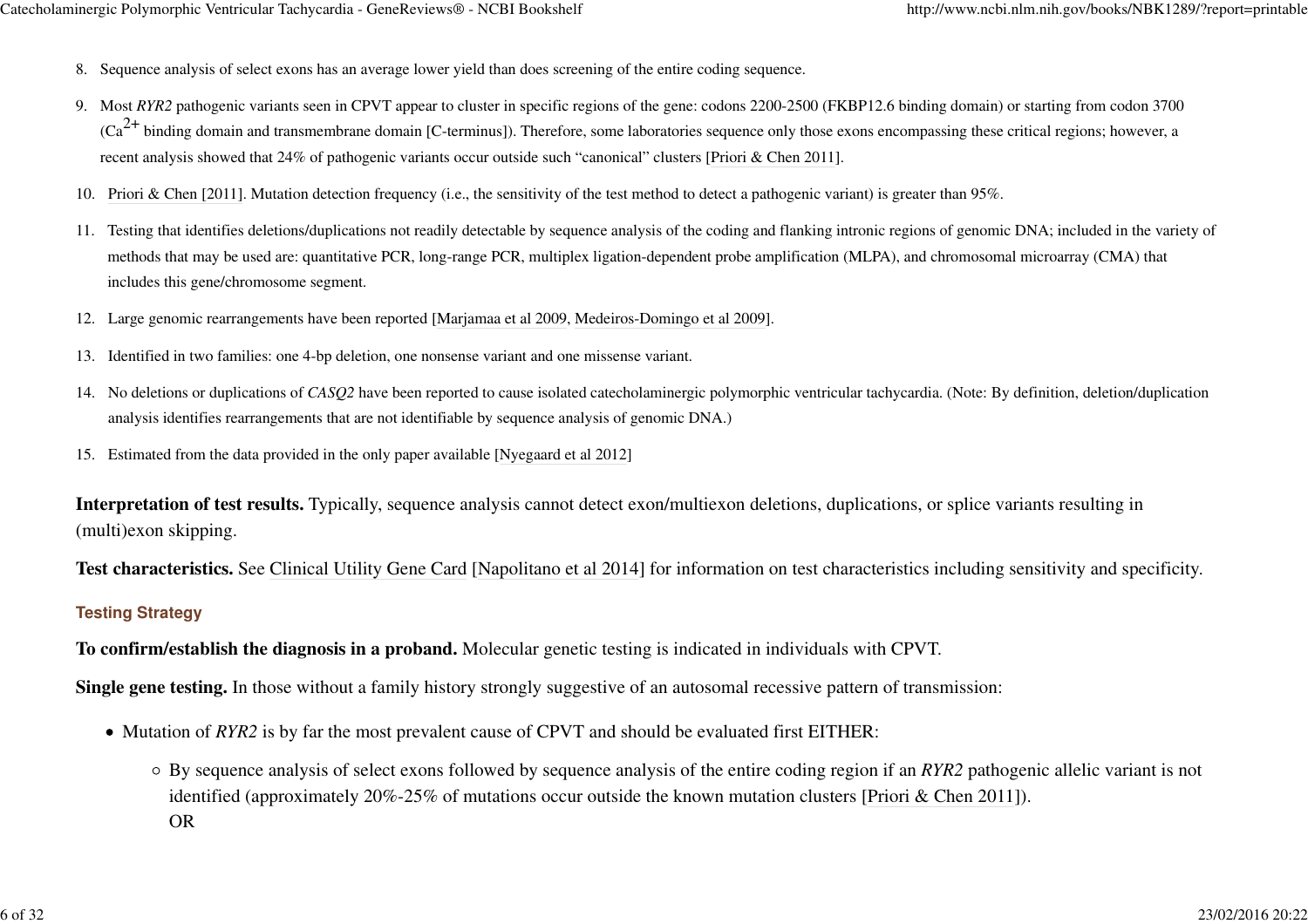By sequence analysis of the entire coding region.

- If a pathogenic variant in *RYR2* is not identified in an individual with CVPT who represents a simplex case (i.e., the only affected person in thefamily) sequence analysis of *CASQ2* can be performed.
- If no pathogenic variant is found in *RYR2* or *CASQ2*, sequence analysis of *TRDN* and/or deletion/duplication analysis of *RYR2* can be considered.
- *CALM1* has been associated with autosomal dominant stress-induced arrhythmias and sudden death (typical CPVT arrhythmias are not clearly reported in those with *CALM1* pathogenic variants). Thus, *CALM1* screening may be indicated in simplex cases and in families with CPVT inwhich no *RYR2* pathogenic variant has been identified.

In those with a family history that is consistent with autosomal recessive inheritance:

- Sequence analysis of *CASQ2* and *TRDN* should be performed first.
- If only one pathogenic allelic variant in *CASQ2* is identified through sequencing, deletion/duplication analysis of *CASQ2* can be considered.

**Multi-gene panel.** Another strategy for molecular diagnosis of a proband suspected of having CPVT is use of a multi-gene panel. The genes includedand the methods used in multi-gene panels vary by laboratory and over time; a panel may not include a specific gene of interest. See DifferentialDiagnosis.

**Molecular genetic testing** may be indicated in individuals who do not have CPVT but have findings (or have a relative with findings) that could berelated to CPVT, including the following:

- Idiopathic ventricular fibrillation, which may be caused by CPVT
- Family members of individuals with sudden unexplained death occurring during acute stress [Priori & Chen 2011]. Note: The yield of the analysis in these cases is unknown (and probably low).
- SIDS (sudden infant death syndrome), which has been associated with mutation of *RYR2* [Tester et al 2007]. However, it is unclear whether systematic *RYR2* screening is indicated and cost effective for this population [Ackerman et al 2011].

It is important that genetic testing of first-degree relatives be offered when the pathogenic variant(s) are identified in a proband (see Evaluation ofRelatives at Risk).

### **Genetically Related (Allelic) Disorders**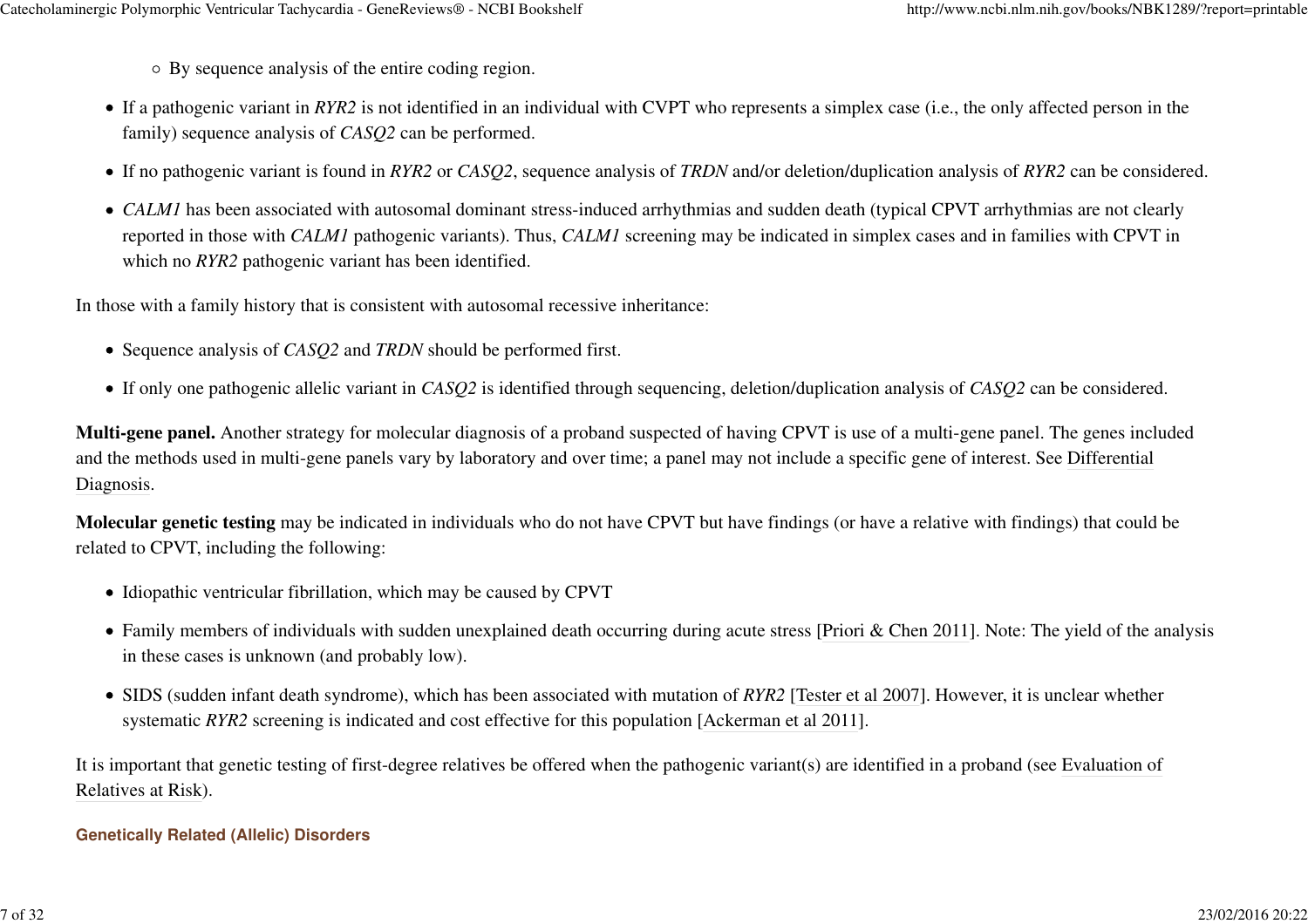Although some have suggested that arrhythmogenic right ventricular dysplasia/cardiomyopathy (ARVD/C) may be caused by *RYR2* mutation in a few cases (designated ARVC2) that present with mild or "concealed" right ventricular myocardium abnormalities [Tiso et al 2001], these observations havenot been confirmed by others. However, some *RYR2* pathogenic allelic variants have been associated with cardiomyopathies and ventricularnon-compaction and appear to have different pathophysiologic mechanisms [Tang et al 2012, Ohno et al 2014]. The lack of systematic assessments inlarge populations makes it difficult to quantify the clinical relevance of these findings.

No phenotypes other than those discussed in this *GeneReview* are known to be associated with mutation of *TRDN* or *CASQ2*.

# *CALM1*

- *CALM1* promoter variants have been associated with osteoarthritis in the Japanese population [Mototani et al 2005].
- A *CALM1* pathogenic variant was also reported in a case of ventricular arrhythmias associated with QT prolongation, epilepsy, and neurodevelopmental disorders [Crotti et al 2013]. This phenotype is compatible with the wide expression pattern of *CALM1* and the findingsuggests that mutation of *CALM1* causes an atypical form of CPVT.

# **Clinical Characteristics**

## **Clinical Description**

Catecholaminergic polymorphic ventricular tachycardia (CPVT) is an inherited arrhythmogenic disease characterized by cardiac electrical instabilityexacerbated by acute activation of the adrenergic nervous system. If untreated the disease is highly lethal, as approximately 30% of those affectedexperience at least one cardiac arrest and up to 80% one or more syncopal spells.

Two clinical studies [Leenhardt et al 1995, Priori et al 2002] have contributed to the understanding of the natural history of CPVT. The main clinicalmanifestation of CPVT is episodic syncope occurring during exercise or acute emotion. The underlying cause of these episodes is the onset of fastventricular tachycardia (bidirectional or polymorphic). Spontaneous recovery occurs when these arrhythmias self-terminate. In other instances,ventricular tachycardia may degenerate into ventricular fibrillation and cause sudden death if cardiopulmonary resuscitation is not readily available.Sudden death may be the first manifestation of the disease. Of note: As there is no structural abnormality of the myocardium, several individuals have tolerated the arrhythmias rather well, with only mild symptoms such as dizziness or lypothymia. If such symptoms reproducibly recur during exercise,further clinical investigations for CPVT may be indicated.

CPVT is a cause of "idiopathic" ventricular fibrillation in previously asymptomatic individuals (no history of syncope or dizziness) who die suddenly during exercise or while experiencing acute emotions. Growing evidence shows that sudden cardiac death can be the first manifestation of CPVT causedby mutation of *RYR2* [Priori et al 2002, Krahn et al 2005].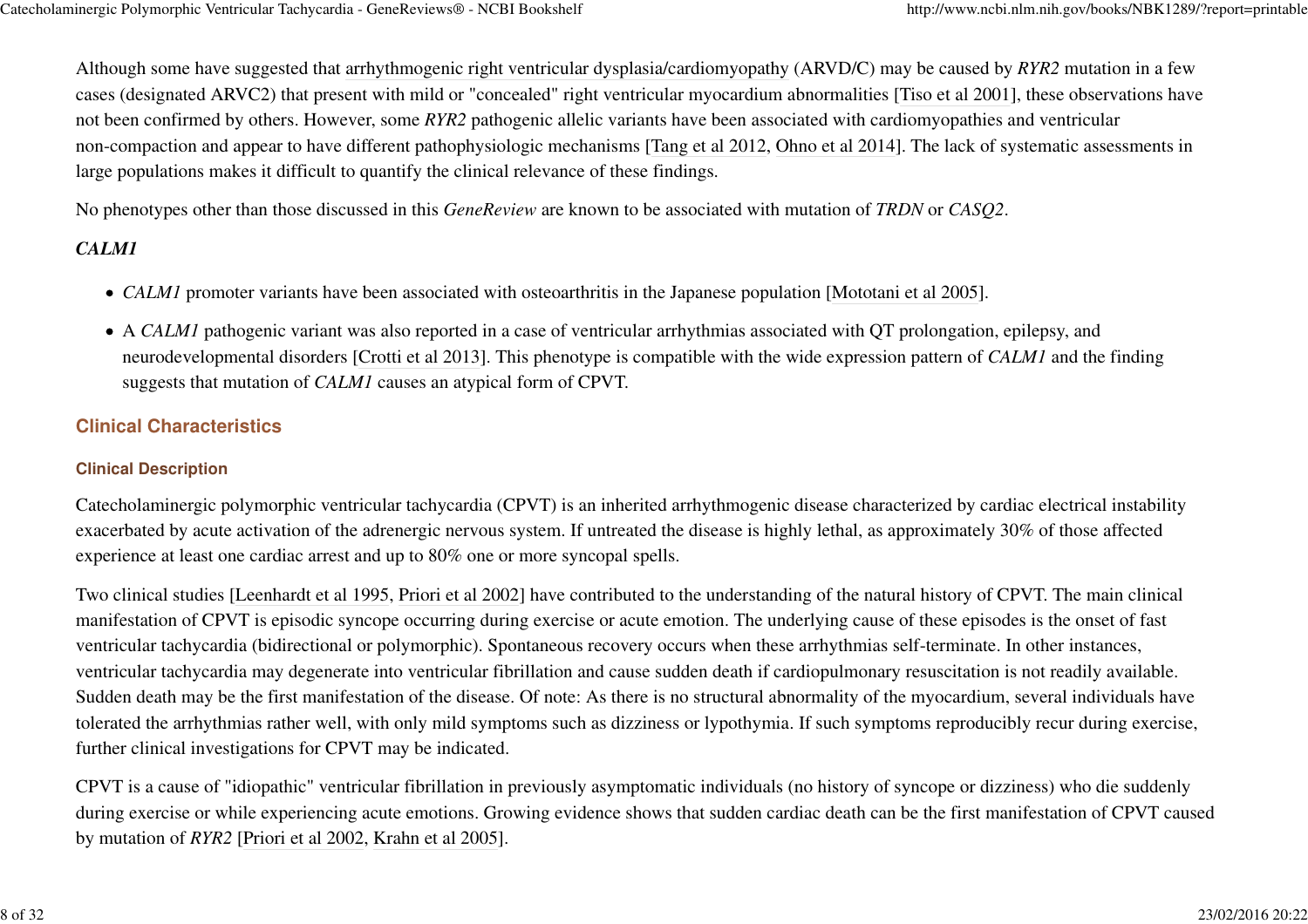The mean age of onset of CPVT symptoms (usually a syncopal episode) is between age seven and twelve years [Leenhardt et al 1995, Priori et al 2002,Postma et al 2005]; onset as late as the fourth decade of life has been reported.

Instances of SIDS (sudden infant death syndrome) have been associated with mutation of *RYR2* [Tester et al 2007].

Others have suggested that mutation of *RYR2* may underlie near-drowning or drowning, especially after the exclusion of the diagnosis of long QTsyndrome type 1 [Choi et al 2004].

Family history of sudden death in relatives under age 40 years is present in approximately 30% of probands with CPVT [Priori et al 2002].

#### **Genotype-Phenotype Correlations**

Available evidence suggests that the clinical features of *CASQ2*- and *RYR2*-related CPVT are virtually identical. Lahat et al [2001] reported a mild QTinterval prolongation in their initial paper; however, this was not confirmed in subsequent reports [Postma et al 2002].

At present no data support a role for genotype in risk stratification and management. Usually *CASQ2* pathogenic variants appear more severe and moreresistant to beta-blockers. Individuals with polymorphic VT without a "stable" QRS vector alternans are more likely to have pathogenic variants in*CASQ2*.

Priori et al [2002] and Lehnart et al [2004] reported genotype-phenotype correlations by comparing the clinical characteristics of affected individualswith and without *RYR2* pathogenic variants. These data show the following:

- The natural history of the disease does not appear to differ when affected individuals with and without *RYR2* pathogenic variants are compared.
- The average age of onset of the disease in both study groups (i.e., age of the first syncope) is seven to twelve years

The mutation-specific clinical course of CPVT was analyzed by Lehnart et al [2004], who did not find a significant difference in mortality rates orpattern of arrhythmias among a small cohort of individuals with the *RYR2* pathogenic variants p.Pro2328Ser, p.Gln4201Arg, and p.Val4653Phe.

Only two *CALM1* pathogenic variants have been described: in a large family with stress-induced sudden death and arrhythmias and in a simplex case with suspected CPVT, arrhythmias, and *RYR2* screening that did not identify a pathogenic variant [Nyegaard et al 2012]. No clear bi-directional patternof ventricular arrhythmias as described in typical CPVT [Leenhardt et al 1995] was shown; thus, the clinical phenotype of individuals with *CALM1*pathogenic variants may be slightly different from that of typical CPVT (see Genetically Related Disorders). This observation awaits confirmation.

#### **Penetrance**

The mean penetrance of *RYR2* pathogenic variants is 83% [Author, unpublished data]. Therefore, asymptomatic individuals with *RYR2*-related CPVT are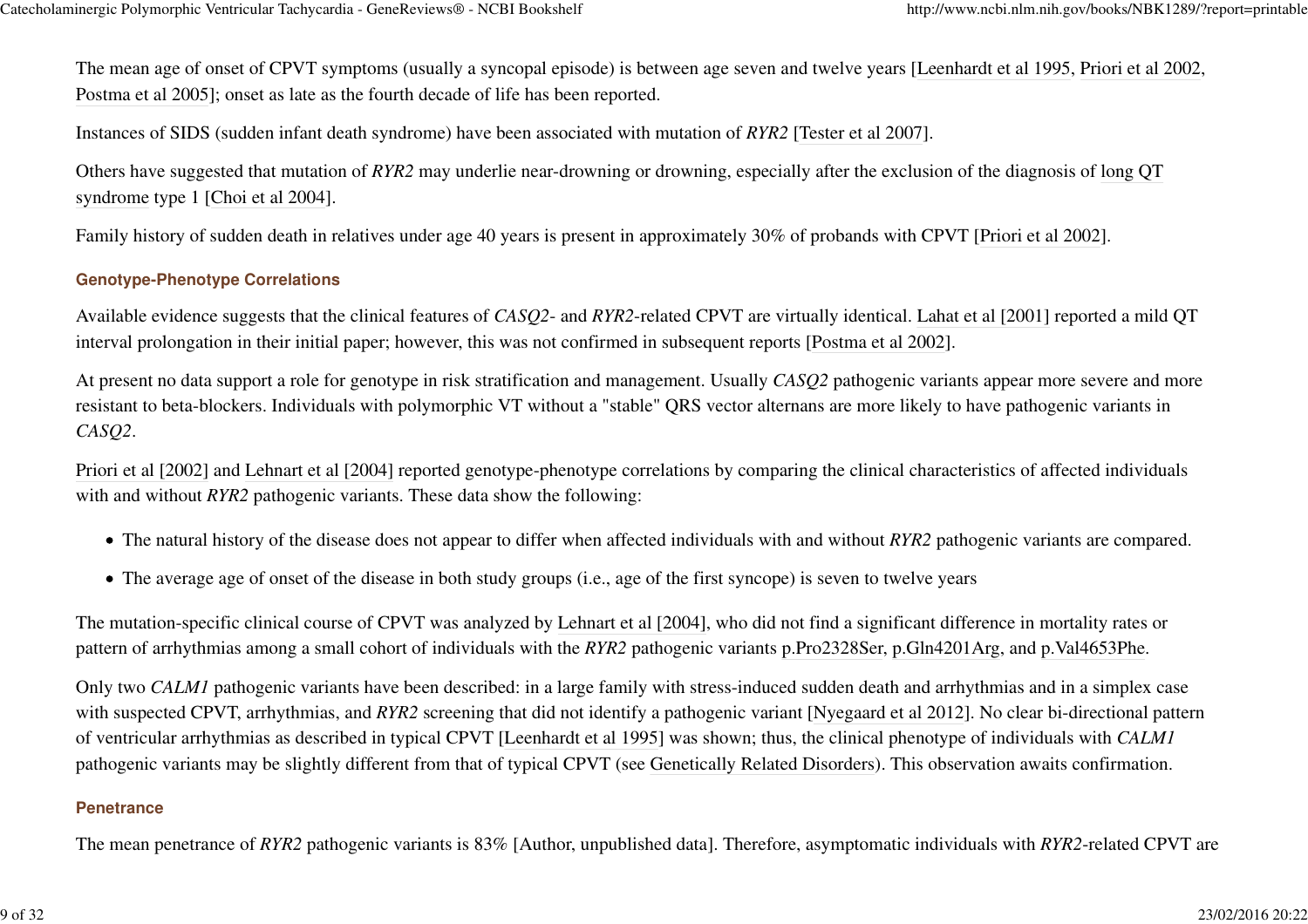a minority.

#### **Anticipation**

Anticipation has not been reported.

## **Prevalence**

The true prevalence of CPVT in the population is not known. An estimate of CPVT prevalence is 1:10,000.

The high prevalence of simplex cases (i.e., single occurrences in a family) and lethality at a young age suggest that the overall prevalence of CPVT issignificantly lower than that of other inherited arrhythmogenic disorders such as long QT syndrome (1:7,000-1:5,000).

# **Differential Diagnosis**

Given the absence of structural cardiac abnormalities, individuals presenting with cardiac arrest could be misclassified as having "idiopathic ventricularfibrillation" [Priori et al 2001a]. Therefore, if a careful analysis of the factors triggering ventricular fibrillation in an otherwise healthy individualindicates a possible causative role for adrenergic stimuli (e.g., cardiac arrest occurring in the setting of acute stresses such as fear or anger),catecholaminergic polymorphic ventricular tachycardia (CPVT) should be considered in the differential diagnosis (see Testing Strategy).

Cardiac evaluation (including an exercise stress test to unmask CPVT arrhythmias) of relatives of persons dying a sudden cardiac death may reveal the underlying disease and identify asymptomatic family members at risk for cardiac events [Tan et al 2005]. The yield of genetic testing in relatives is yet tobe established. However, it is justified to consider the diagnosis of CPVT (and to consider genetic testing) in cases of sudden cardiac death or abortedcardiac arrest occurring during acute stress (see Testing Strategy).

The presence/absence of structural abnormalities of the right ventricle (right ventricle enlargement, fibro-fatty infiltrations) must be evaluated in allindividuals with *RYR2* pathogenic variants in order to exclude the presence of a rare variant and "atypical" form of arrhythmogenic right ventriculardysplasia/cardiomyopathy (ARVDC2) allelic to *RYR2*-related CPVT (see Genetically Related Disorders). Arrhythmogenic right ventriculardysplasia/cardiomyopathy (ARVC) presents with structural abnormalities (dilatation, increased fibrosis/fat, micro-aneurysms) of the right ventricle.Typical ARVC is caused by mutation of genes that code for desmosomal proteins. *RYR2* pathogenic variants have been found in few (<5) familieslabeled as ARVC. However, in all cases the structural abnormalities were atypical and very mild. This raises the unresolved question of whether*RYR2*-ARVC is a real clinical entity or an incorrect classification of some families with CPVT who have unspecific abnormalities of the right ventricle.

Short-coupled ventricular tachycardia (SC-TdP) is a clinical entity presenting with life-threatening polymorphic ventricular arrhythmias resembling inpart the pattern of arrhythmias observed in individuals with CPVT. SC-TdP presents with polymorphic VT occurring in the setting of a structurallynormal heart and in the absence of any overt baseline electrocardiographic abnormality. However, the onset of SC-TdP is not clearly related to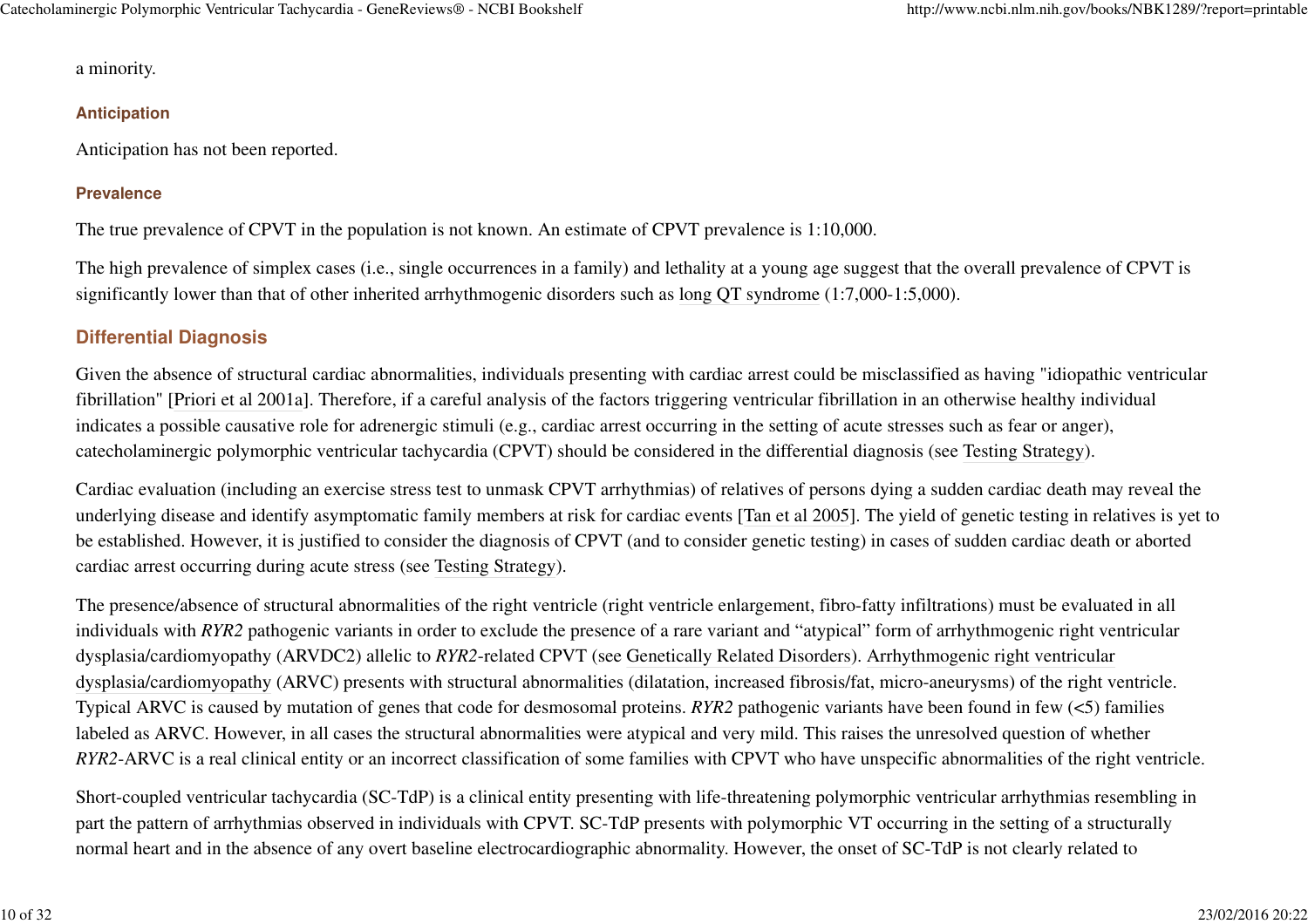adrenergic stimuli (exercise or emotion) and is not associated with the typical bidirectional pattern of CPVT-related tachycardia. Distinguishing betweenthe two disorders is important as there is no known effective therapy for SC-TdP, whereas CPVT usually responds to beta-blocking agents.

Exercise-related syncope is also typically found in the LQT1 variant of long QT syndrome. Since incomplete penetrance is possible in LQT1, some individuals may have a normal QT interval and may therefore appear to have the typical CPVT clinical presentation (exercise-related syncope and normal ECG). However, individuals with LQT1 do not usually show any inducible arrhythmia during graded exercise (exercise stress test). The initialdescription of CPVT by Philippe Coumel included cases with borderline or mildly prolonged QT interval. For this reason it has been suggested that anoverlap phenotype (LQTS-CPVT) is possible. This hypothesis has not been thoroughly investigated.

A possible parallelism between CPVT and Andersen-Tawil syndrome (ATS), an inherited arrhythmogenic disorder caused by mutation of *KCNJ2*, hasbeen reported. ATS is characterized by cardiac (QT prolongation, prominent U waves) and extra-cardiac features (distinctive facial features, periodic paralysis). The present authors and others [Postma et al 2006, Tester et al 2006] have observed that some individuals with ATS may develop bidirectionalVT similar to that of CPVT. However, ATS is to be considered as a distinct disorder with manifestations that may overlap with CVPT in rare instances.In ATS the presence of extracardiac manifestations, the low or absent risk of sudden death, and the lack of a direct relationship of arrhythmias toadrenergic activation distinguish it from CPVT.

### **Management**

#### **Evaluations Following Initial Diagnosis**

To establish the extent of disease and needs in an individual diagnosed with catecholaminergic polymorphic ventricular tachycardia (CPVT), thefollowing evaluations are recommended:

- Resting ECG
- Holter monitoring, as arrhythmias develop when heart rate increases
- Exercise stress test both for diagnosis and monitoring of therapy
- Echocardiogram to evaluate for structural defects
- Medical genetics consultation

Note: Although the association between *RYR2* pathogenic variants and arrhythmogenic right ventricular dysplasia/cardiomyopathy (ARVD/C) has notbeen conclusively established, cardiac echo and/or nuclear magnetic resonance may be indicated to assess structural abnormalities in the right ventricle.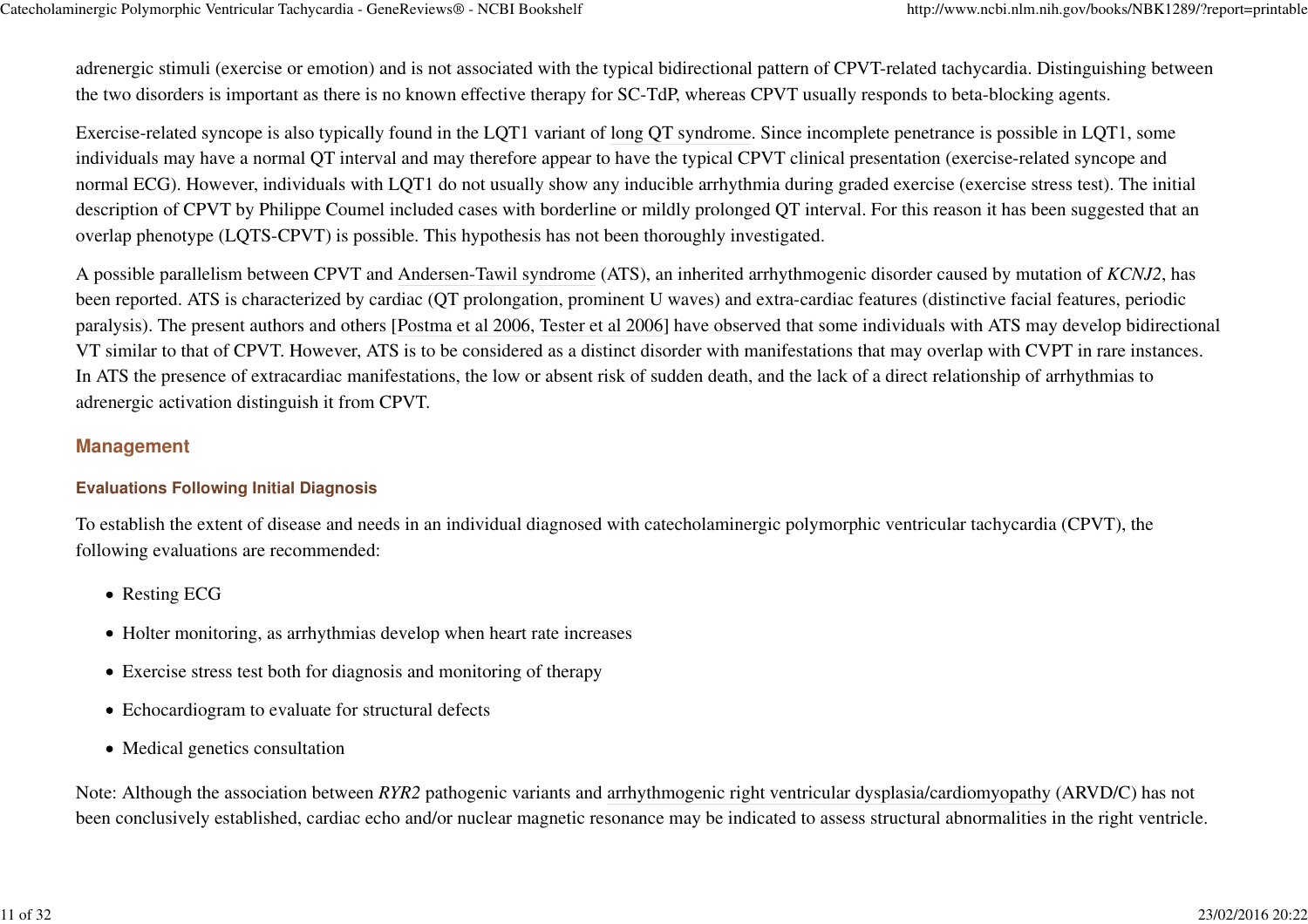#### **Treatment of Manifestations**

Management of CPVT is summarized in a recent consensus document from the Heart Rhythm Association (HRS) and the European Heart RhythmAssociation (EHRA) [Priori et al 2013b] (full text).

**Beta-blockers** are the first therapeutic choice of proven efficacy for about 60% of individuals with CPVT [Leenhardt et al 1995, Priori et al 2002].Beta-blockers antagonize the effect of catecholamines by reducing heart rate and by a direct electrophysiologic effect at the myocyte level. The proposedmechanism of action on an individual with CPVT is inhibition of adrenergic-dependent triggered activity. This effect can be due to both heart ratereduction and direct effect on calcium release from the sarcoplasmic reticulum. Chronic treatment with full-dose beta-blocking agents preventsrecurrence of syncope in the majority of affected individuals.

The reproducible induction of arrhythmia during exercise allows effective dose titration and monitoring. Recommended drugs are nadolol (1-2.5 mg/kg/day divided into two doses per day) or propranolol (2-4 mg/kg/day divided into 3-4 doses per day), because of long-standing experience withtheir use in inherited arrhythmogenic diseases. Non-selective beta-blockers are recommended in all cases in the absence of contraindications (e.g.asthma), although no comparative clinical trials are available. The above-mentioned doses are those most widely used; however, the dose ofbeta-blockers should always be individualized, if possible, until arrhythmias are not inducible on exercise stress testing.

It is important to note that efficacy needs to be periodically retested [Heidbuchel et al 2006] (see Surveillance).

**Flecainide**. Clinical [van der Werf et al 2011] and experimental [Liu et al 2011] data show that to improve arrhythmia control, flecainide (100-300 mg/day) can be given along with beta-blockers to persons who are not responsive to beta-blockers alone (i.e., persons who have recurrence of syncope orcomplex arrhythmias during exercise). Although controlled clinical trials are lacking, the evidence for effectiveness of flecainide is sufficient to indicatethe use of this drug whenever beta-blockers are not sufficient to control arrhythmias. Beta-blockers and flecainide are also indicated for affectedindividuals who have experienced a previous aborted sudden death.

**Implantable cardioverter defibrillator (ICD).** Although beta-blockers have been reported to be highly effective [Postma et al 2005], an implantable cardioverter defibrillator (ICD) may become necessary for secondary prevention of recurrent cardiac arrest. Furthermore, in those individuals in whom the highest tolerated dose of beta-blockers fails to adequately control arrhythmias [Priori et al 2002, Sumitomo et al 2003], an ICD can be considered forprimary prevention of cardiac arrest/sudden death [Zipes et al 2006]. Whenever possible pharmacologic therapy should be maintained/optimized even inindividuals with ICD in order to reduce the probability of ICD firing.

Left cardiac sympathetic denervation (LCSD) may be considered in those with a diagnosis of CPVT who experience recurrent syncope, polymorphic/bidirectional VT, or several appropriate ICD shocks while on beta-blocking agents and in those who are intolerant of or with contraindication to beta-blocker therapy [Priori et al 2013a, Priori et al 2013b]. However, LCSD is not without side effects, including palpebral ptosis,elevation of the left hemidiaphragm, and lack of sweating from the left arm and face. Recurrences of cardiac events have been also reported in those with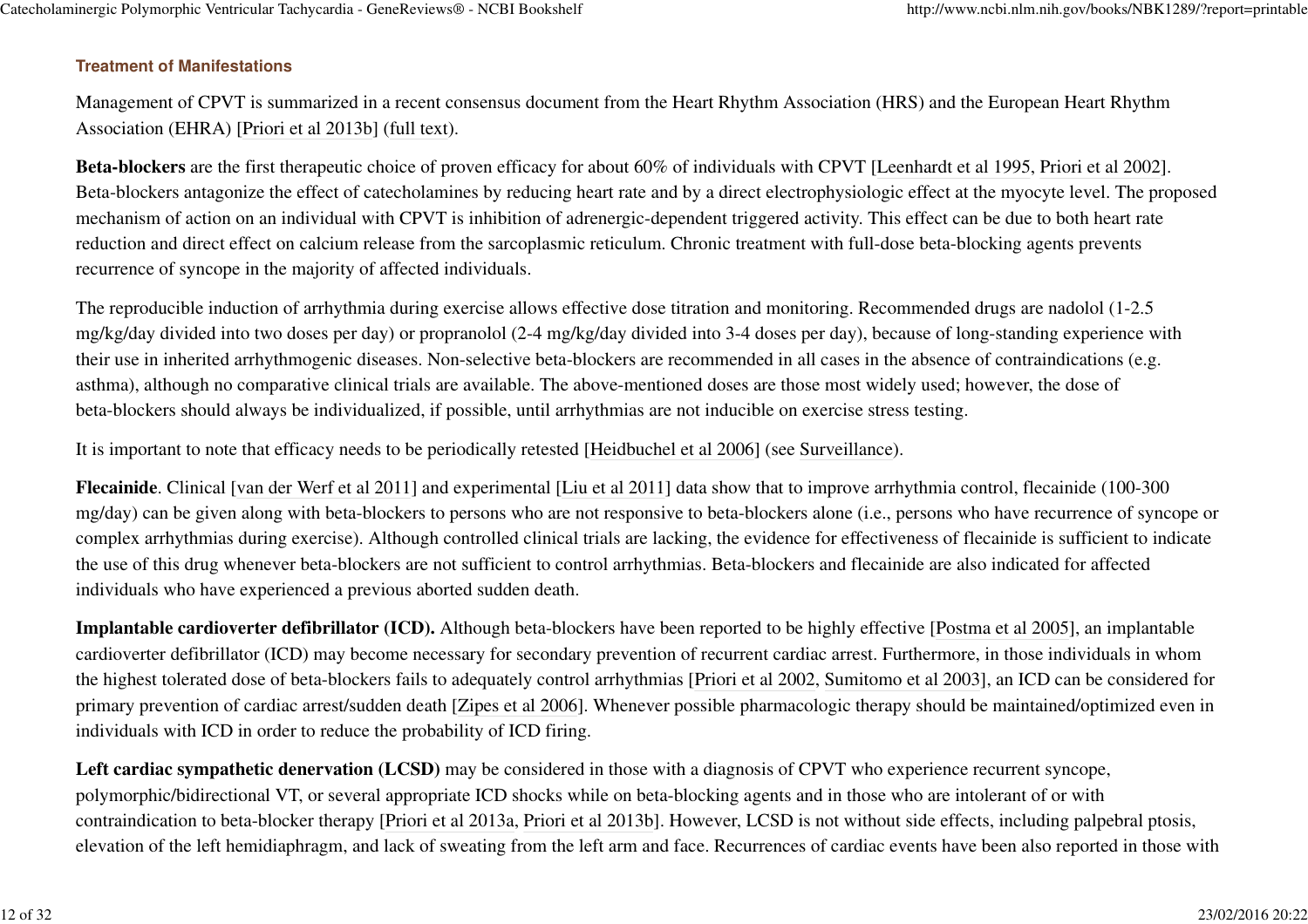LCSD. Therefore, pharmacologic therapy should be always optimized prior to considering LCSD.

#### **Prevention of Primary Manifestations**

Beta-blockers are indicated for primary prevention in all clinically affected individuals (see Treatment of Manifestations). Although no quantitative dataon actual risk for cardiac arrest as the first manifestation of the disease are available, this treatment is probably also indicated for individuals with an *RYR2* pathogenic variant and no history of cardiac events (syncope) or no ventricular arrhythmias on exercise stress testing. Recommended drugs arenadolol (1-2.5 mg/kg/day) or propranolol (2-4 mg/kg/day). For symptomatic individuals with CPVT, the maximum tolerated dosage should bemaintained. Flecainide can be added for primary prevention of a cardiac arrest when beta-blockers alone cannot control the onset of arrhythmias duringexercise stress test.

#### **Prevention of Secondary Complications**

Secondary complications are mainly related to therapy.

Beta-blockers could worsen allergic asthma. Therefore, the cardiac-specific beta-blocker, metoprolol, could be indicated in some individuals with CPVTwho have a history of asthma. The dose of metoprolol is based on the need of the affected individual (≤3 mg/kg). Note: It is important to keep in mind that metoprolol and newer beta-blockers (e.g., bisorpolol) may not have the same efficacy as nadolol and/or propranolol; the reasons for this are underinvestigation.

For persons with an ICD, anticoagulation to prevent formation of thrombi may be necessary (particularly in children who require looping of the rightventricular catheter).

#### **Surveillance**

Regular follow-up visits every six to 12 months (depending on the severity of clinical manifestations) are required in order to monitor therapy efficacy.These visits should include the following:

- Resting ECG
- Exercise stress test, performed at the maximal age-predicted heart rate. For individuals on beta-blocker therapy (in whom maximal heart ratecannot be reached), the test should be performed at least at the highest tolerated workload.
- Holter monitoring

The limit for any allowed physical activity can be defined on the basis of exercise stress test done in the hospital setting; the use of commercially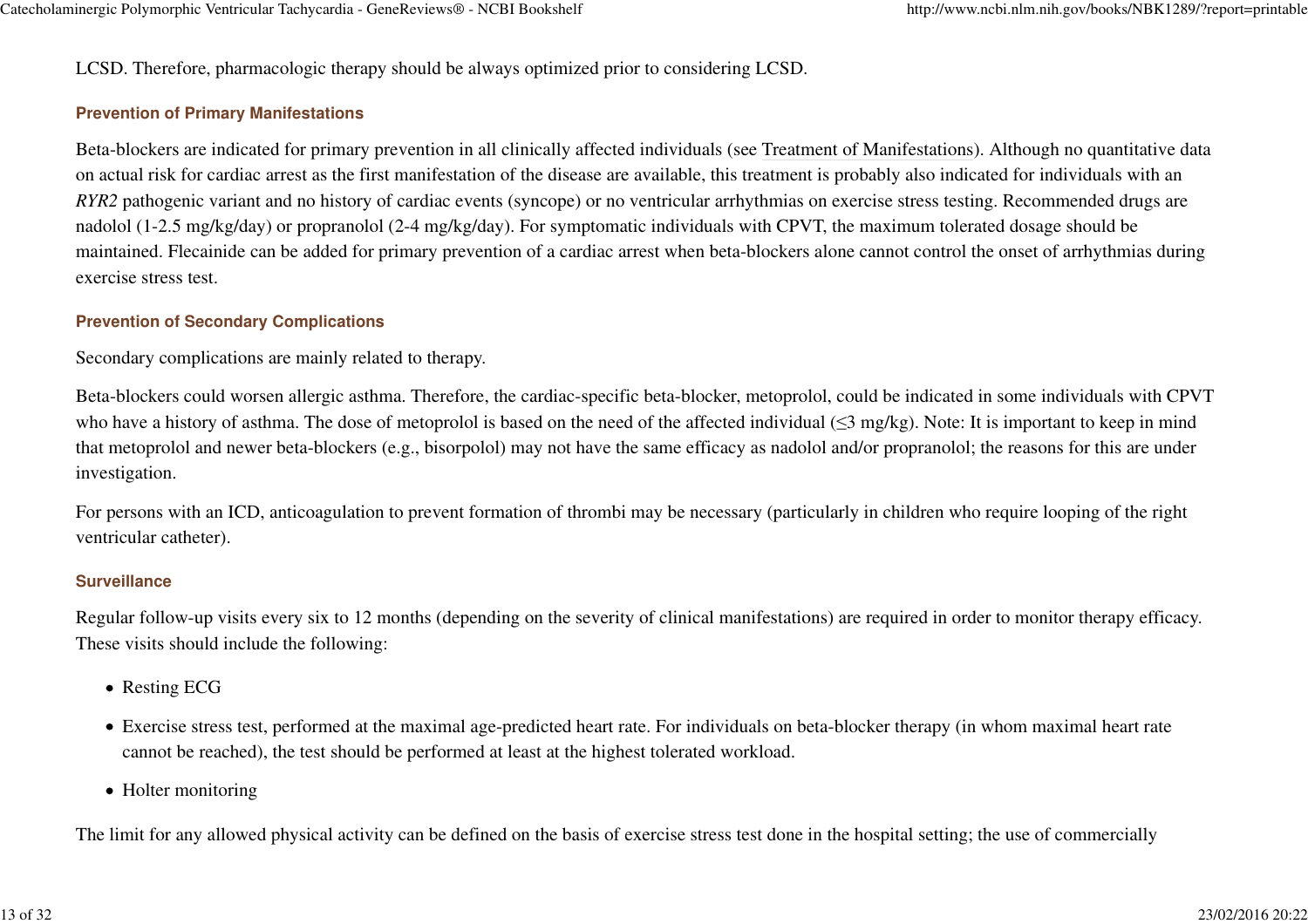available heart rate monitoring devices for sports participation can be helpful in keeping the heart rate in a safe range during physical activity but shouldnot be considered as an alternative to medical follow-up visits.

#### **Agents/Circumstances to Avoid**

Competitive sports and other strenuous exercise are always contraindicated. All individuals showing exercise-induced arrhythmias should avoid physicalactivity, with the exception of light training for those individuals showing good suppression of arrhythmias on exercise stress testing while on therapy. Itis important to note that efficacy needs to be periodically retested [Heidbuchel et al 2006].

A single case report highlighted the possible proarrhythmic effect of an insulin tolerance test (ITT), driven by severe hypokalemia and adrenergicactivation secondary to the metabolic imbalance induced by the test [Binder et al 2004].

Digitalis favors the onset of cardiac arrhythmias due to delayed afterdepolarization (DAD) and triggered activity; therefore digitalis should be avoided inall individuals with CPVT.

#### **Evaluation of Relatives at Risk**

Because treatment and surveillance are available to reduce morbidity and mortality, first-degree relatives should be offered clinical work up and molecular genetic testing if the family-specific pathogenic allelic variant(s) are known. Indeed the availability of effective preventive therapies canreduce the number of fatal arrhythmic events if individuals with pathogenic variants are diagnosed early.

If the family-specific pathogenic variant(s) are not known, all first-degree relatives of an affected individual should be evaluated with resting ECG,Holter monitoring, and – most importantly – exercise stress testing.

See Genetic Counseling for issues related to testing of at-risk relatives for genetic counseling purposes.

#### **Pregnancy Management**

Beta-blockers (preferentially nadolol or propranolol) should be administered throughout pregnancy in affected women.

#### **Therapies Under Investigation**

A clinical trial is ongoing to evaluate the effectiveness and safety of flecainide in CPVT (NCT01117454). However, clinical experience with flecainide issufficient to allow for its use in a clinical setting.

**Additional pharmacologic treatments.** Additional pharmacologic treatment has been proposed for CPVT, but in the past failures with sodium channelblockers [Leenhardt et al 1995, Sumitomo et al 2003] and amiodarone [Leenhardt et al 1995] have been reported. Other authors have reported partial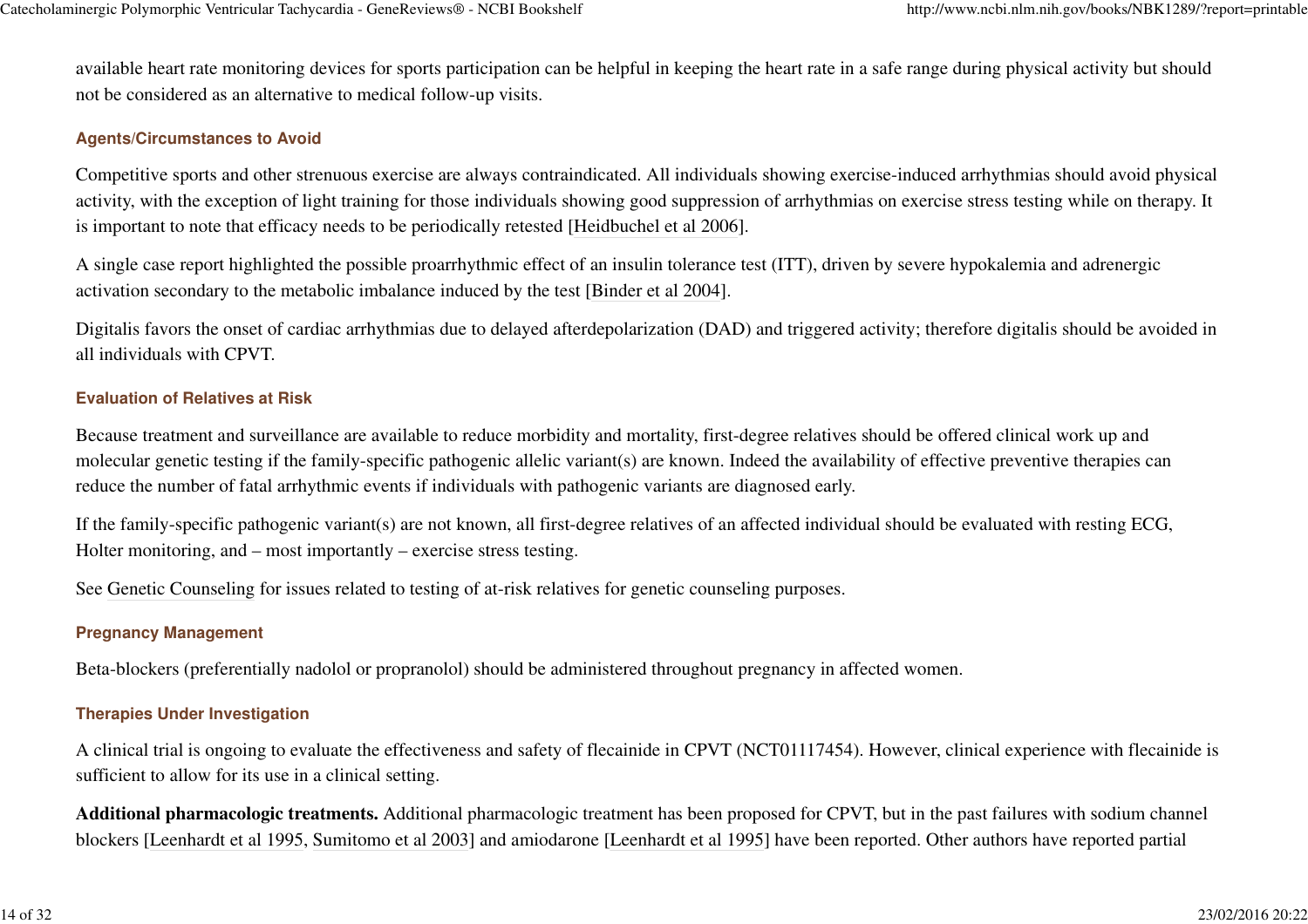effectiveness with verapamil [Sumitomo et al 2003, Swan et al 2005]. However, these reports remain anecdotal and have not been independently confirmed. Furthermore, the effect of chronic treatment with high doses of beta-blockers and calcium antagonists on cardiac contractility in children isnot known. At present, calcium antagonists cannot be considered an alternative for persons unresponsive to ICDs.

JTV519 (also known as K201) is an experimental drug that stabilizes the ryanodine receptor and has proven to be effective in vitro in counteracting the RyR2 channel instability caused by some CPVT-causing variants [Lehnart et al 2004]. However, experimental data obtained in a CPVT mouse model donot support a significant antiarrhythmic effect with this drug [Liu et al 2006].

Adeno-associated (AAV9) viral gene transfer of wild type *CASQ2* has been shown to be effective in completely abolishing CPVT arrhythmias up to oneyear after infection in a recessive CPVT mouse model. Since this vector is already available for human use, gene therapy of recessive CPVT maybecome available in the future [Denegri et al 2012, Liu et al 2013].

Search ClinicalTrials.gov for access to information on clinical studies for a wide range of diseases and conditions.

## **Genetic Counseling**

*Genetic counseling is the process of providing individuals and families with information on the nature, inheritance, and implications of genetic disordersto help them make informed medical and personal decisions. The following section deals with genetic risk assessment and the use of family history and genetic testing to clarify genetic status for family members. This section is not meant to address all personal, cultural, or ethical issues that individualsmay face or to substitute for consultation with a genetics professional*. —ED.

#### **Mode of Inheritance**

*RYR2*- and *CALM1*-related catecholaminergic polymorphic ventricular tachycardia (CPVT) are inherited in an autosomal dominant manner.

*CASQ2*-related CPVT and *TRDN*-related CPVT are inherited in an autosomal recessive manner.

One or more additional CPVT-related genes probably exist, pathogenic variants in which may be inherited in an autosomal recessive or an autosomaldominant manner.

#### **Risk to Family Members — Autosomal Dominant CPVT**

#### **Parents of a proband**

- Approximately 50% of individuals with autosomal dominant CPVT have an affected parent.
- A proband with autosomal dominant CPVT may have the disorder as the result of *de novo* mutation. Accurate data on the prevalence of *de novo*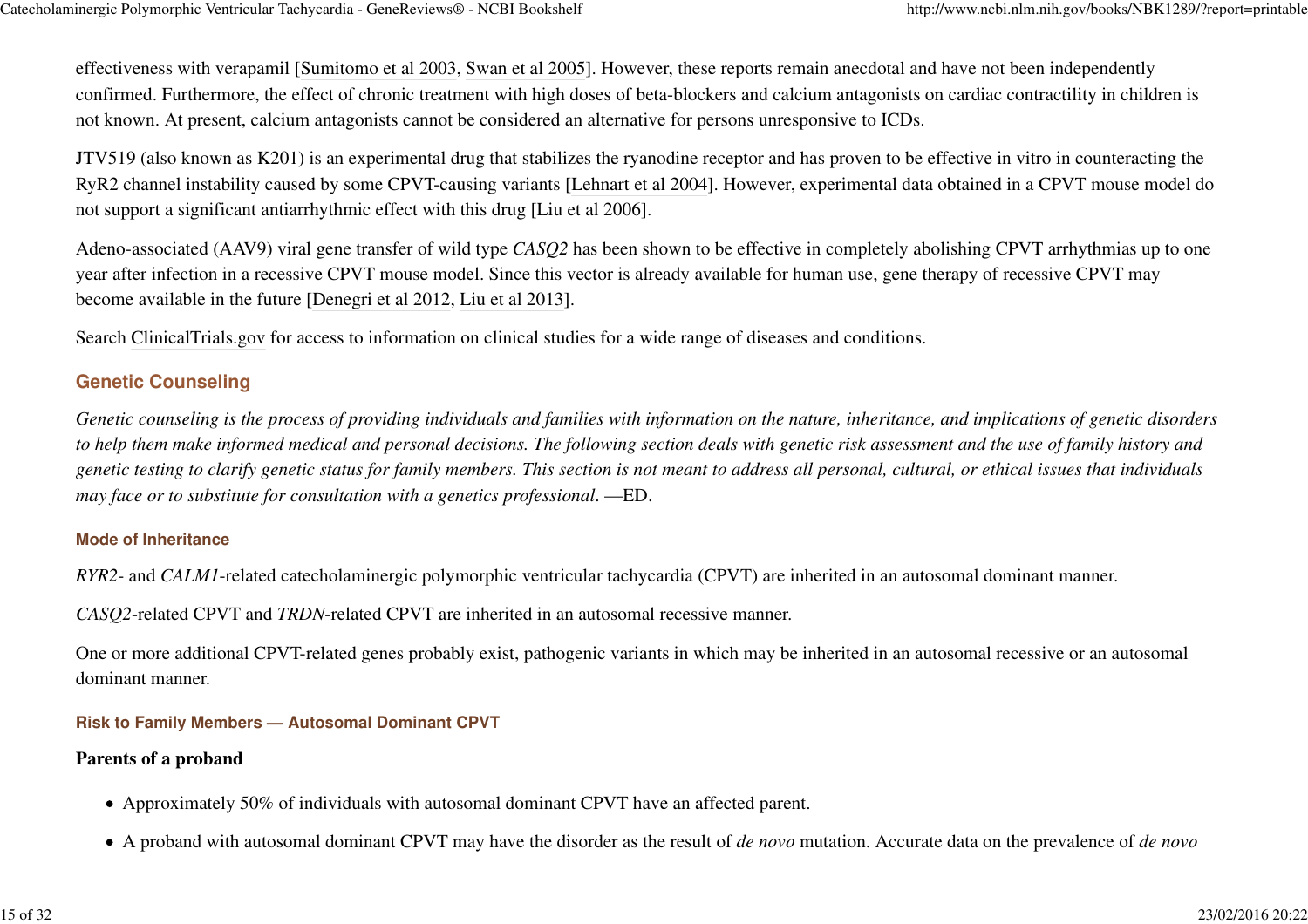*RYR2* pathogenic variants are not available but they are estimated at approximately 40%. This finding suggests that some probands with *RYR2*-related CPVT do not reach reproductive age.

Recommendations for the evaluation of parents of a proband with an apparent *de novo* pathogenic variant include a maximal exercise stress testand molecular genetic testing if the variant has been identified in the proband.

Note: Although approximately 50% of individuals diagnosed with autosomal dominant CPVT have an affected parent, the family history may appear tobe negative because of failure to recognize the disorder in family members, early death of the parent before the onset of symptoms, or reducedpenetrance.

### **Sibs of a proband**

- The risk to the sibs of a proband depends on the genetic status of the proband's parents.
- If a parent of the proband is affected, the risk to the sibs is 50%.
- If a pathogenic variant cannot be detected in the DNA extracted from the leukocytes of either parent, two possible explanations are germline mosaicism in a parent or *de novo* mutation in the proband. Although no instances of germline mosaicism have been reported, it remains apossibility.

**Offspring of a proband.** Each child of an individual with autosomal dominant CPVT has a 50% chance of inheriting the pathogenic variant.

**Other family members of a proband.** The risk to other family members depends on the genetic status of the proband's parents. If a parent is affected,his or her family members are at risk.

#### **Risk to Family Members — Autosomal Recessive CPVT**

### **Parents of a proband**

- The parents of an affected child are obligate heterozygotes and therefore carry one mutant allele.
- Heterozygotes (carriers) are asymptomatic. Minor abnormalities (rare and benign arrhythmias) have been reported in anecdotal cases.
- It is possible (although likely rare) that one or both parents of a proband is actually themselves affected. Therefore, a maximal exercise stress testand molecular genetic testing can be considered for the parents of a proband with autosomal recessive CPVT.

### **Sibs of a proband**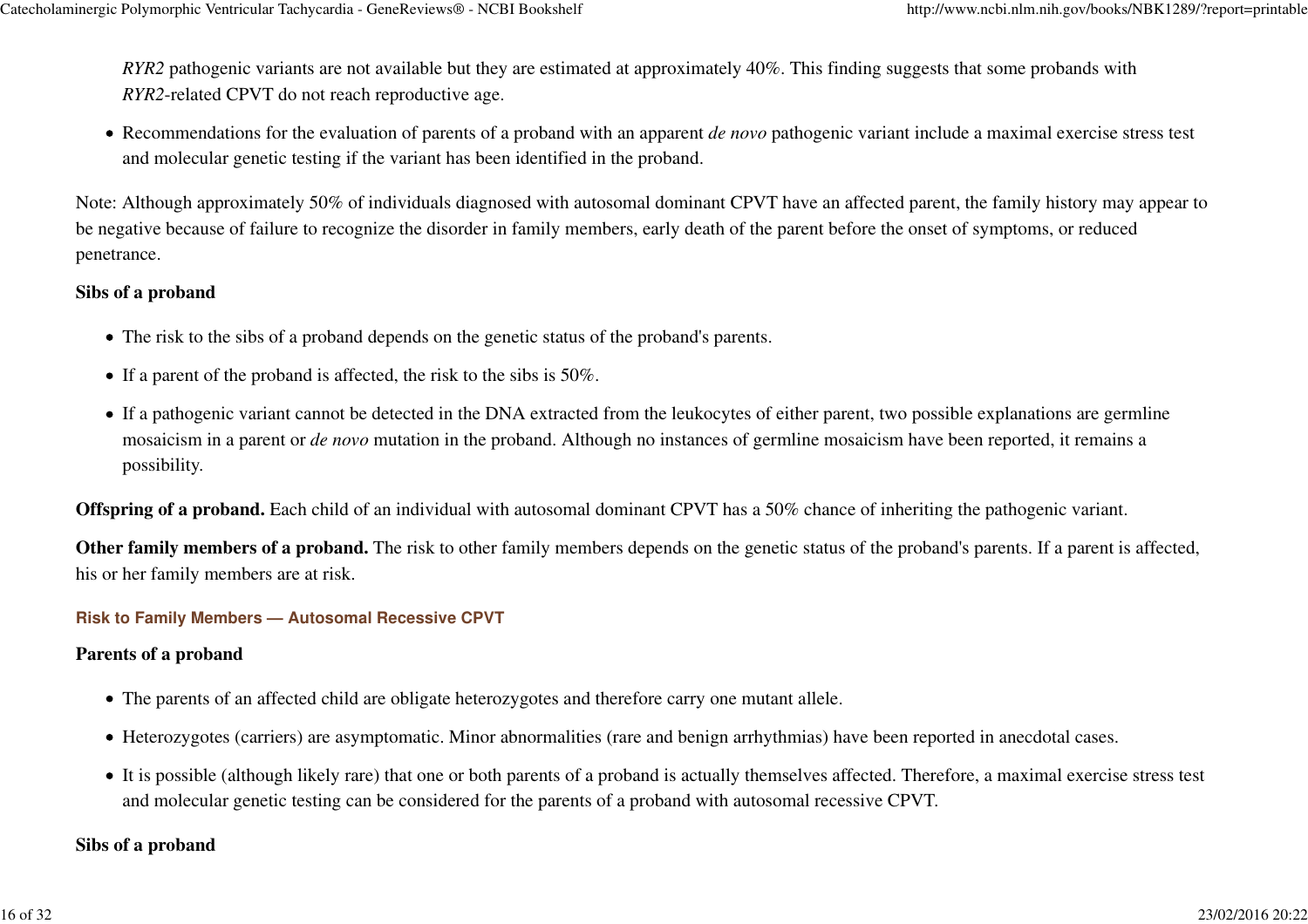- At conception, each sib of an affected individual has a 25% chance of being affected, a 50% chance of being an asymptomatic carrier, and a 25% chance of being neither affected nor a carrier.
- Once an at-risk sib is known to be unaffected, the risk of his/her being a carrier is 2/3.
- Heterozygotes (carriers) are usually asymptomatic. Minor abnormalities (rare and benign arrhythmias) have been reported in anecdotal cases.

**Offspring of a proband.** The offspring of an individual with autosomal recessive CPVT are obligate heterozygotes (carriers) for a pathogenic variant in *CASQ2* or *TRDN*.

**Other family members of a proband.** Each sib of the proband's parents is at a 50% risk of being a carrier.

### **Carrier Detection**

Carrier testing for at-risk family members is possible if the pathogenic variants in the family are known.

### **Related Genetic Counseling Issues**

See Management, Evaluation of Relatives at Risk for information on evaluating at-risk relatives for the purpose of early diagnosis and treatment.

**Considerations in families with an apparent** *de novo* **pathogenic variant.** When neither parent of a proband with an autosomal dominant condition has the pathogenic variant or clinical evidence of the disorder, it is likely that the proband has a *de novo* pathogenic variant or less likely that a parent hasgermline mosaicism. However, possible non-medical explanations including alternate paternity or maternity (e.g., with assisted reproduction) orundisclosed adoption could also be explored.

**Testing of asymptomatic at-risk family members.** Testing of asymptomatic at-risk family members for CPVT is possible using the techniques described in Molecular Genetic Testing. Although this testing is not useful in predicting age of onset, severity, or specific symptoms that may occur inasymptomatic individuals, it does allow for initiation of treatment and surveillance. When testing at-risk individuals for CPVT, an affected familymember should be tested first to identify the specific pathogenic variant(s).

## **Family planning**

- The optimal time for determination of genetic risk and discussion of the availability of prenatal testing is before pregnancy.
- It is appropriate to offer genetic counseling (including discussion of potential risks to offspring and reproductive options) to young adults who are affected or at risk.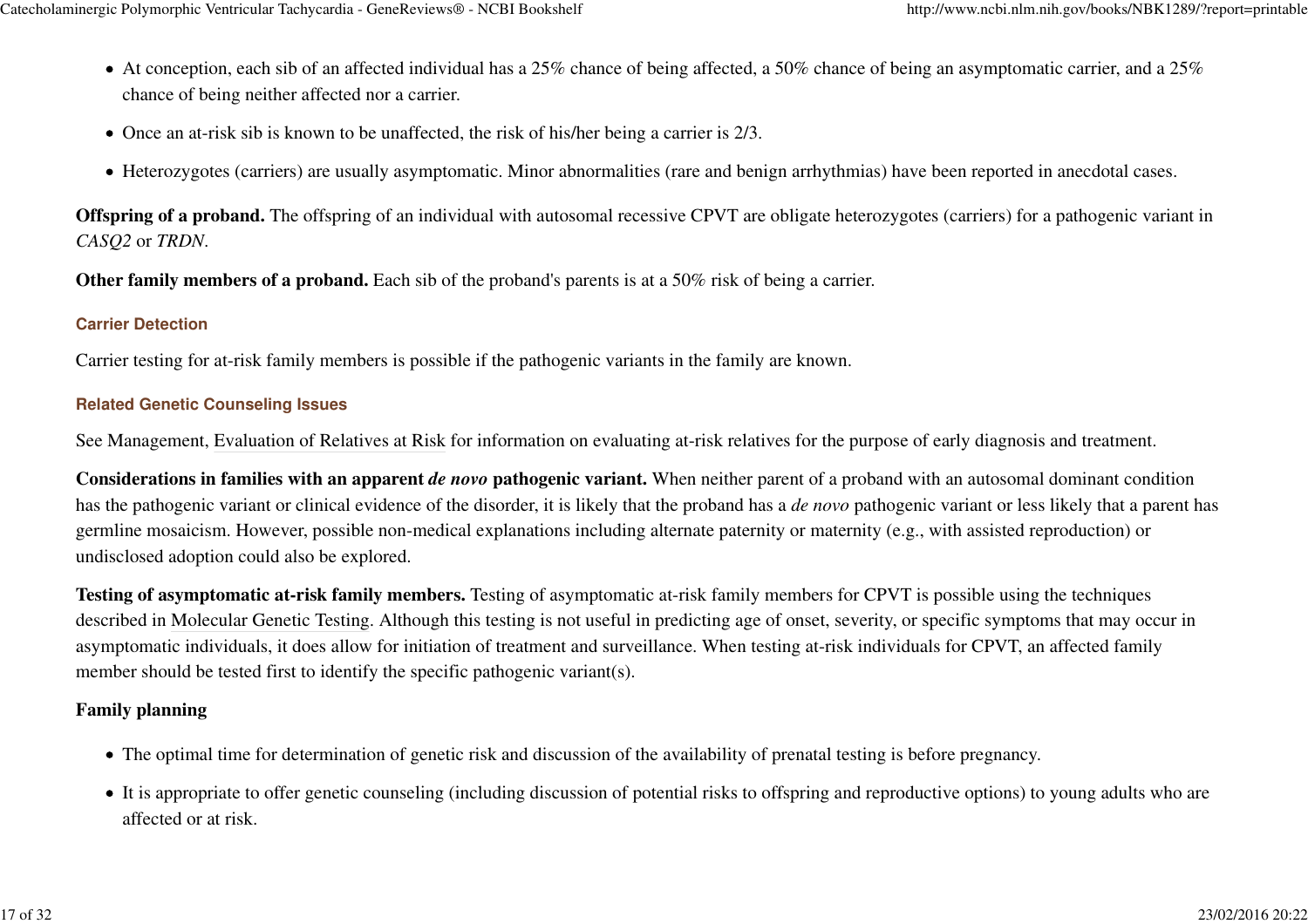**DNA banking** is the storage of DNA (typically extracted from white blood cells) for possible future use. Because it is likely that testing methodology and our understanding of genes, allelic variants, and diseases will improve in the future, consideration should be given to banking DNA of affectedindividuals.

#### **Prenatal Testing**

If the pathogenic variant(s) have been identified in an affected family member, prenatal testing for pregnancies at increased risk may be available from aclinical laboratory that offers either testing for this disease/gene or custom prenatal testing.

Requests for prenatal testing for conditions such as CPVT are not common. Differences in perspective may exist among medical professionals and within families regarding the use of prenatal testing, particularly if the testing is being considered for the purpose of pregnancy termination rather thanearly diagnosis. Although most centers would consider decisions about prenatal testing to be the choice of the parents, discussion of these issues isappropriate.

**Preimplantation genetic diagnosis (PGD)** may be an option for families in which the pathogenic variant(s) have been identified.

## **Resources**

*GeneReviews staff has selected the following disease-specific and/or umbrella support organizations and/or registries for the benefit of individuals withthis disorder and their families. GeneReviews is not responsible for the information provided by other organizations. For information on selectioncriteria, click here.*

#### **American Heart Association (AHA)**

7272 Greenville AvenueDallas TX 75231 **Phone:** 800-242-8721 (toll-free)**Email:** review.personal.info@heart.orgVentricular Tachycardia

#### **Canadian SADS Foundation**

 9-6975 Meadowvale Town Centre CircleSuite 314 Mississauga Ontario L5N 2V7Canada**Phone:** 877-525-5995 (toll-free); 905-826-6303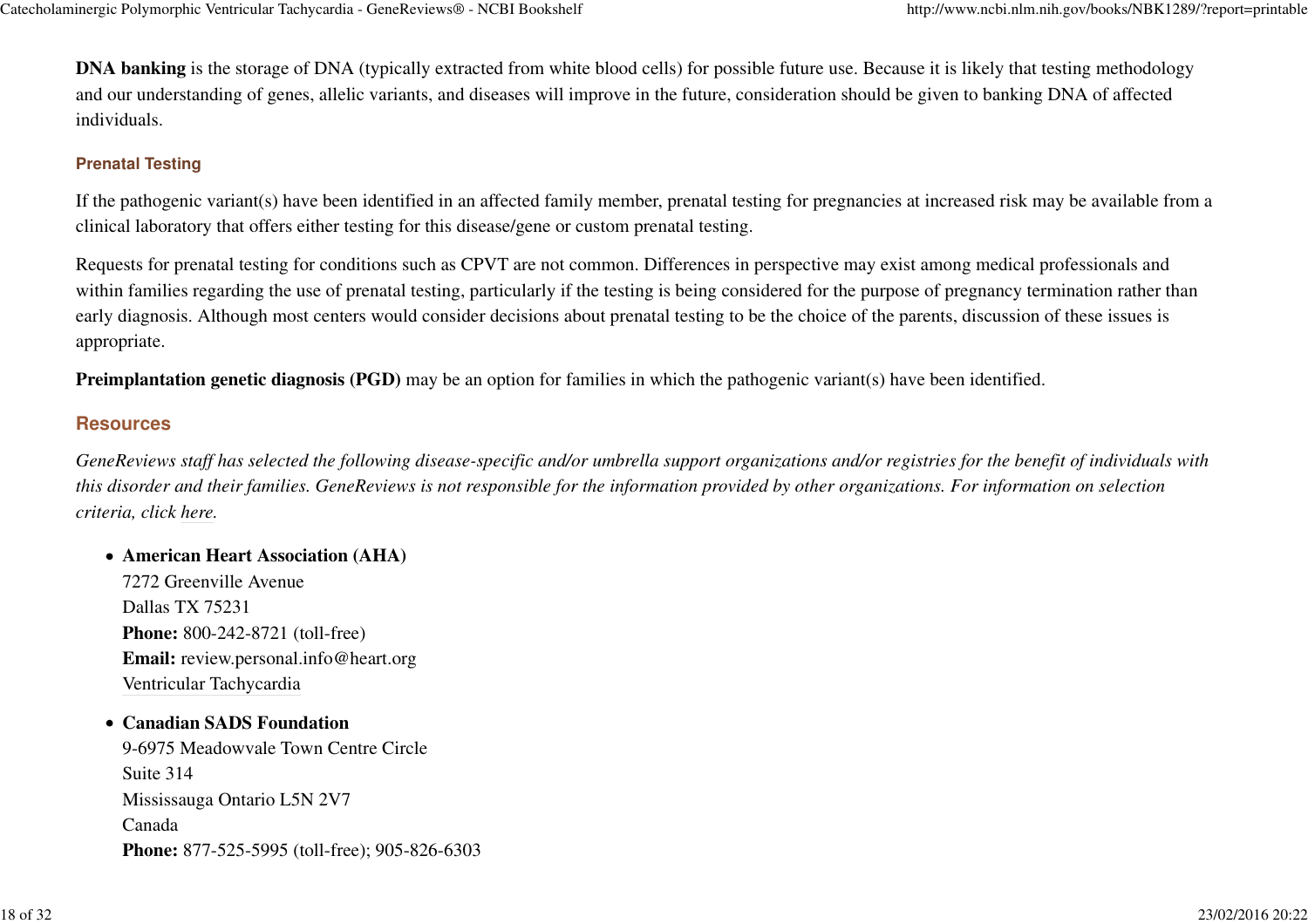**Fax:** 905-826-9068 **Email:** info@sads.cawww.sads.ca

#### **SADS Australia**

VictoriaAustralia **Email:** omeara.sads@live.com.auwww.sads.org

#### **Sudden Arrhythmia Death Syndromes (SADS) Foundation**

508 East South TempleSuite #202 Salt Lake City UT 84102 **Phone:** 800-786-7723 (toll-free); 801-531-0937**Email:** sads@sads.orgwww.sads.org

## **Molecular Genetics**

*Information in the Molecular Genetics and OMIM tables may differ from that elsewhere in the GeneReview: tables may contain more recent information.—*ED.

#### **Table A.**

Catecholaminergic Polymorphic Ventricular Tachycardia: Genes and Databases

|                  | <b>Gene</b> Chromosome Locus | <b>Protein</b>  | <b>Locus Specific</b>                                                                          | <b>HGMD</b> |
|------------------|------------------------------|-----------------|------------------------------------------------------------------------------------------------|-------------|
| RYR <sub>2</sub> | 1q43                         |                 | Ryanodine receptor 2 Gene Connection for the Heart - Ryanodyne receptor mutation database RYR2 |             |
|                  |                              |                 | RYR2 database                                                                                  |             |
| $CASQ2$   1p13.1 |                              | Calsequestrin-2 | CASO <sub>2</sub> database                                                                     | CASQ2       |
| <b>TRDN</b>      | 6q22.31                      | Triadin         | TRDN homepage - Leiden Muscular Dystrophy pages                                                | <b>TRDN</b> |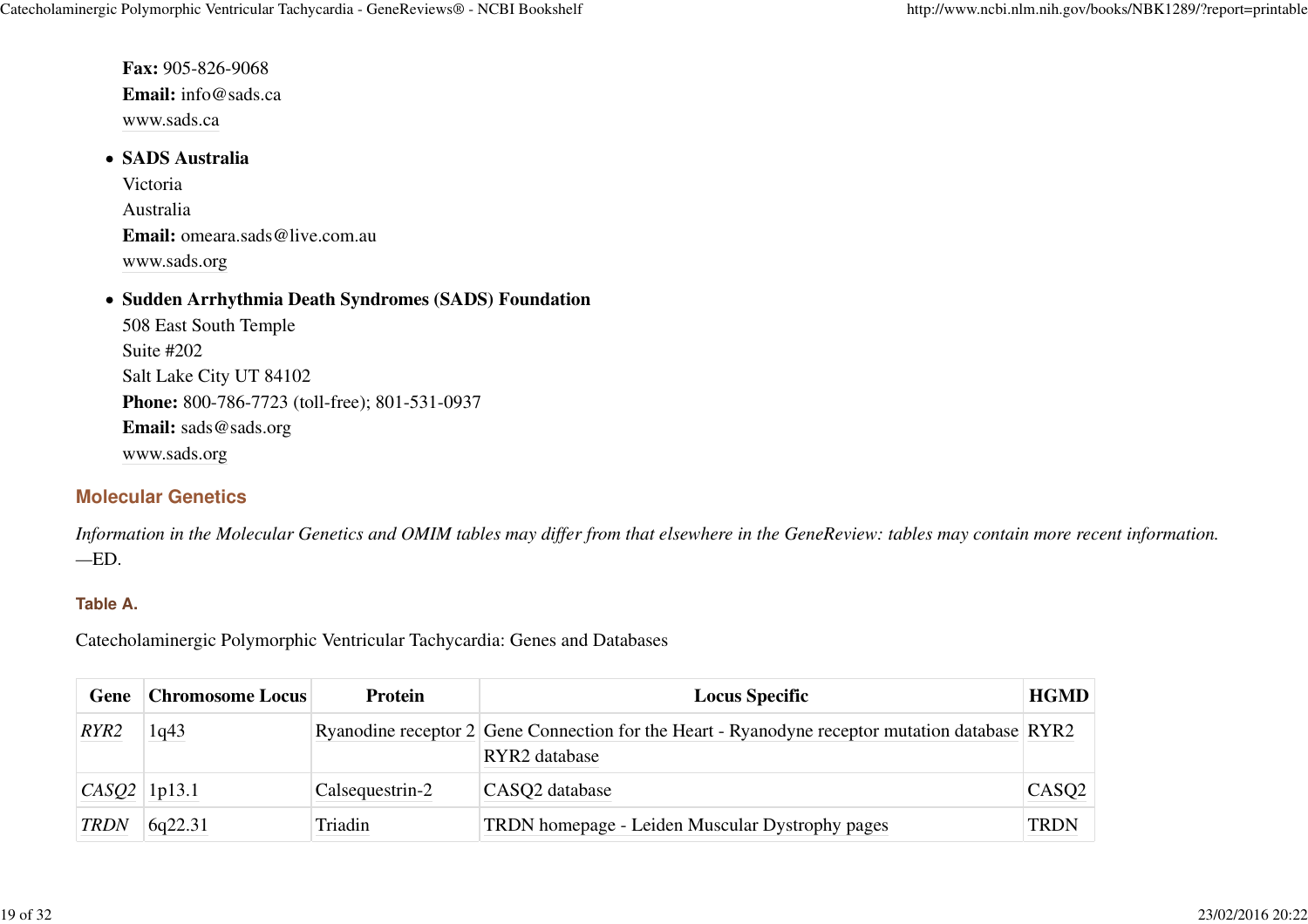#### *CALM1* $1\overline{14q32.11}$  Calmodulin Calmodulin CALM1

Data are compiled from the following standard references: gene from HGNC; chromosome locus, locus name, critical region, complementation group from OMIM; protein from UniProt. For a description of databases (Locus Specific, HGMD) to which links are provided, click here.

#### **Table B.**

OMIM Entries for Catecholaminergic Polymorphic Ventricular Tachycardia (View All in OMIM)

| $114180$ CALMODULIN 1; CALM1                                                                                                                 |
|----------------------------------------------------------------------------------------------------------------------------------------------|
| $114251$ CALSEQUESTRIN 2; CASQ2                                                                                                              |
| 180902 RYANODINE RECEPTOR 2; RYR2                                                                                                            |
| 603283 TRIADIN; TRDN                                                                                                                         |
| 604772 VENTRICULAR TACHYCARDIA, CATECHOLAMINERGIC POLYMORPHIC, 1, WITH OR WITHOUT ATRIAL DYSFUNCTION<br>AND/OR DILATED CARDIOMYOPATHY; CPVT1 |
| 611938 VENTRICULAR TACHYCARDIA, CATECHOLAMINERGIC POLYMORPHIC, 2; CPVT2                                                                      |
| 614916 VENTRICULAR TACHYCARDIA, CATECHOLAMINERGIC POLYMORPHIC, 4; CPVT4                                                                      |
|                                                                                                                                              |

#### **Molecular Genetic Pathogenesis**

*RYR2*, *CASQ2*, *TRDN, and CALM1* are involved in the control of intracellular calcium fluxes, sarcoplarmic reticulum calcium release, and the cytosolicfree  $Ca^{2+}$  concentration.

The *RYR2* pathogenic variants found in individuals with catecholaminergic polymorphic ventricular tachycardia (CPVT) have been shown to cause Ca<sup>2+</sup> "leakage" from the sarcoplasmic reticulum (SR) in conditions of sympathetic (catecholamine) activation [Jiang et al 2002, George et al 2003, Wehrens etal 2003]. The consequent abnormal increase of the cytosolic free  $Ca^{2+}$  concentration creates an electrically unstable substrate. In a CPVT knock-in mouse model [Cerrone et al 2005, Liu et al 2006], it has been clearly shown that the pathogenesis of arrhythmias in CPVT is related to the onset ofdelayed afterdepolarizations (DADs) and triggered activity. Furthermore, cardiac cells isolated from mice with a pathogenic variant orthologous to the human p.Arg4497Cys (a typical and relatively common CPVT-causing allelic variant) present DAD also at baseline, suggesting that RyR2 function isalso altered in the unstimulated setting.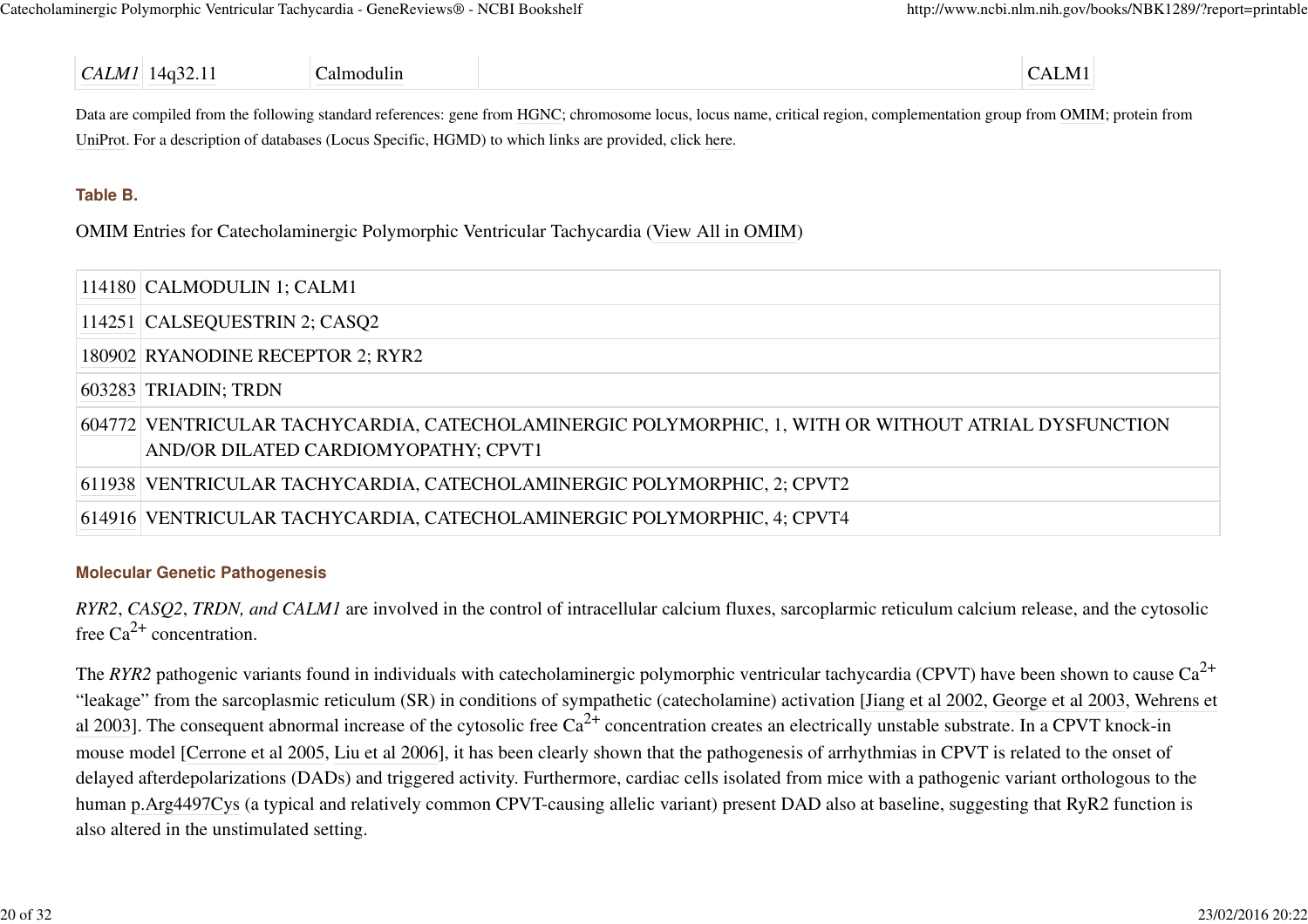In vitro expression of *CASQ2* pathogenic variants has consistently shown an enhanced responsiveness of RyR2s to luminal Ca<sup>2+</sup>, which in turn leads to the generation of extrasystolic spontaneous Ca<sup>2+</sup> transients, fragmented calcium waves DADs, and arrhythmogenic action potentials. This effect may be the result of altered Ca<sup>2+</sup> buffering capacity of the calsequestrin polymer or to impaired CASQ2-RyR2 interaction [Viatchenko-Karpinski et al 2004, di Barletta et al 2006].

Expression of the human *TRDN* p.Thr59Arg in COS-7 cells resulted in intracellular retention and degradation of the mutant protein. This was confirmed by in vivo expression of the mutant in triadin knock-out mice by viral transduction. The loss of triadin protein is likely to lead to the loss of control ofRyR2 opening by CASQ2 (luminal calcium sensor). However, direct functional studies are lacking.

Only one study has assessed the effects of *CALM1* pathogenic variants [Nyegaard et al 2012]; thus, the pathophysiology of *CALM1*-CPVT is largely unknown. Available data suggest that mutant *CALM1* has reduced calcium binding affinity and impaired calmodulin-ryanodine receptor interaction atlow calcium concentration. These effects may lead to RyR2 channel instability and "leakage" similar to that observed for *RyR2* pathogenic variants.

#### **RYR2**

**Gene structure.** The *RYR2* coding region encompasses 14901 nucleotides on 104 exons. For a detailed summary of gene and protein information, seeTable A, **Gene**.

**Pathogenic allelic variants.** To date more than 150 *RYR2* pathogenic variants causing CPVT have been reported [Priori & Chen 2011].

The majority of pathogenic variants appear to cluster in three regions of the predicted RyR2 protein topology: an FKBP12.6 (an RyR regulatory protein)-binding region (mid portion, intracytoplasmatic loop), a calcium-binding domain, and the transmembrane domain (C-terminus). However, a recentanalysis showed that 24% of mutations occur outside such "canonical" clusters. Thus, complete sequencing of the coding region and flanking intronicregions is often needed [Priori & Chen 2011]. No mutation hot spots have been reported to date. See Table 2.

#### **Table 2.**

Selected *RYR2* Pathogenic Variants

|                 | <b>DNA Nucleotide Change Protein Amino Acid Change Reference Sequences</b> |                            |
|-----------------|----------------------------------------------------------------------------|----------------------------|
| c.6982C $\gt$ T | p.Pro2328Ser                                                               |                            |
| c.12602A>G      | p.Gln4201Arg                                                               | NM_001035.2<br>NP 001026.2 |
| c.13489C>T      | $p \, Arg4497Cys$                                                          |                            |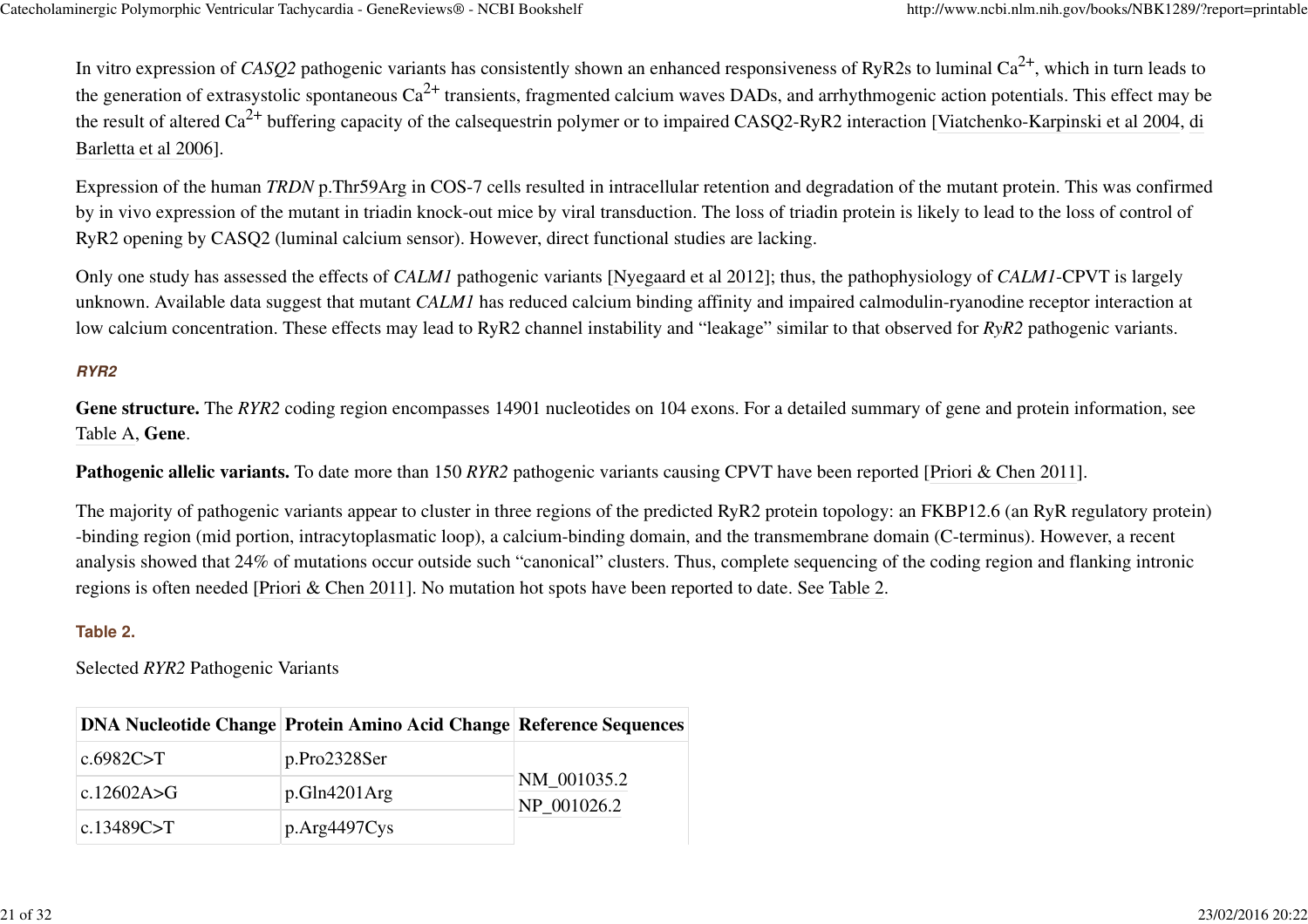## **DNA Nucleotide Change Protein Amino Acid Change Reference Sequences**

|--|

Note on variant classification: Variants listed in the table have been provided by the authors. *GeneReviews* staff have not independently verified the classification of variants.

Note on nomenclature: *GeneReviews* follows the standard naming conventions of the Human Genome Variation Society (www.hgvs.org). See Quick Reference for an explanation ofnomenclature.

**Normal gene product.** The ryanodine receptor (RyR2) is the main  $Ca^{2+}$ -releasing channel of the SR in the heart [George et al 2003]. It plays a central role in the so-called "calcium-induced calcium release" process that couples the electrical activation with the contraction phase of the cardiac myocytes.Following the Ca<sup>2+</sup> entry through the voltage-gated channels of the plasmalemma, the ryanodine receptor releases the Ca<sup>2+</sup> ions stored in the SR that are required for contraction of the muscle fibers.

**Abnormal gene product.** The calcium concentration gradient between the SR (in the mM range) and cytosol (in the nanomolar range) is remarkable.Thus, when RyR2 channels open, the Ca<sup>2+</sup> ions may flow easily along their concentration gradient. Every condition that destabilizes the RyR2 structure may cause uncontrolled flux since the electrochemical calcium gradient is high. In vitro studies have shown that defective RyR2 proteins lose the capability to finely control the calcium release process upon adrenergic (catecholamine) stimulation. The presence of an abnormal RyR2 basal activity(i.e.,  $Ca^{2+}$  leakage in unstimulated conditions) and an altered RyR2 binding with its regulatory subunit, FKBP12.6, has been postulated, but experimental data are contradictory. More recently the "store overload-induced calcium release" hypothesis has been put forth by Jiang et al [2004] and Jiang et al[2005]. According to their model, the effect of *RYR2* pathogenic variants would be to reduce the amount of  $Ca^{2+}$  in the SR required to determine spontaneous spillover. This may be due to intramolecular domain-domain interaction as shown by George et al [2006] (and other authors) whodemonstrated that mutant ryanodine receptor proteins promote weakened domain interaction ("unzipping") and channel hyperactivation orhypersensitization. Finally, increased sensitivity (increased open probability at a given calcium concentration) to luminal or cytosolic calcium has beenreported [Priori & Chen 2011].

#### **CASQ2**

**Gene structure.** The *CASQ2* coding regions encompass 1197 nucleotides and 11 exons. For a detailed summary of gene and protein information, seeTable A, **Gene**.

**Pathogenic allelic variants.** Fifteen *CASO2* pathogenic variants, all of which cause the clinical phenotype in homozygous or compound heterozygous forms, have been associated with CPVT. The latter occur in non-consanguineous parents [di Barletta et al 2006]. Heterozygotes for one *CASQ2*pathogenic variant are usually healthy. See Table 3.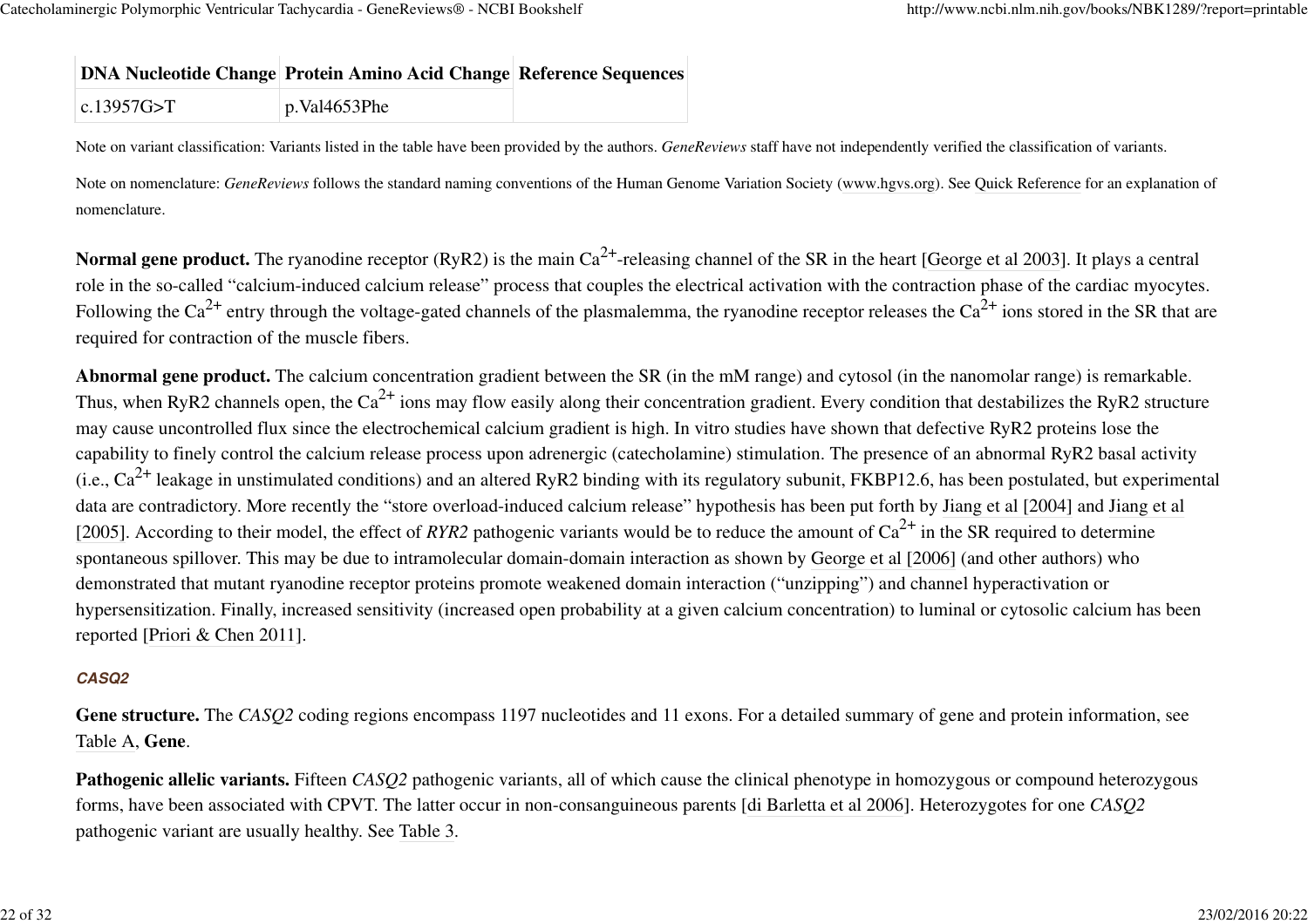#### **Table 3.**

Selected *CASQ2* Pathogenic Variants

|           | <b>DNA Nucleotide Change Protein Amino Acid Change Reference Sequences</b> |                            |  |
|-----------|----------------------------------------------------------------------------|----------------------------|--|
| c.62delA  | p.Glu21GlyfsTer15                                                          | NM_001232.3<br>NP 001223.2 |  |
| c.97C > T | p.Arg33Ter                                                                 |                            |  |
| c.919G>C  | p.Asp307His                                                                |                            |  |

Note on variant classification: Variants listed in the table have been provided by the authors. *GeneReviews* staff have not independently verified the classification of variants.

Note on nomenclature: *GeneReviews* follows the standard naming conventions of the Human Genome Variation Society (www.hgvs.org). See Quick Reference for an explanation ofnomenclature.

**Normal gene product.** *CASQ2* encodes for the cardiac isoform of calsequestrin, calsequestrin-2, an SR protein functionally and physically related to theryanodine receptor. CASQ2 protein forms polymers at the level of the terminal cisternae of the SR in close proximity to the ryanodine receptor; itsfunction is that of buffering the  $Ca^{2+}$  ions.

**Abnormal gene product.** Only one *CASQ2* pathogenic variant has been functionally characterized in vitro. The available data suggest that the pathophysiology of *CASQ2*-related CPVT may be related to the following mechanisms: loss of polymerization of CASQ monomeres, loss of calciumbuffering capability, and indirect destabilization of the RyR channel opening process.

#### **TRDN**

Gene structure. The *TRDN* isoform 1 coding regions encompass 2190 nucleotides and 41 exons. For a detailed summary of gene and protein information, see Table A, **Gene**.

**Pathogenic allelic variants.** Three *TRDN* pathogenic variants, all of which cause the clinical phenotype in homozygous or compound heterozygous forms, have been associated with CPVT. See Table 4.

#### **Table 4.**

*TRDN* Pathogenic Allelic Variants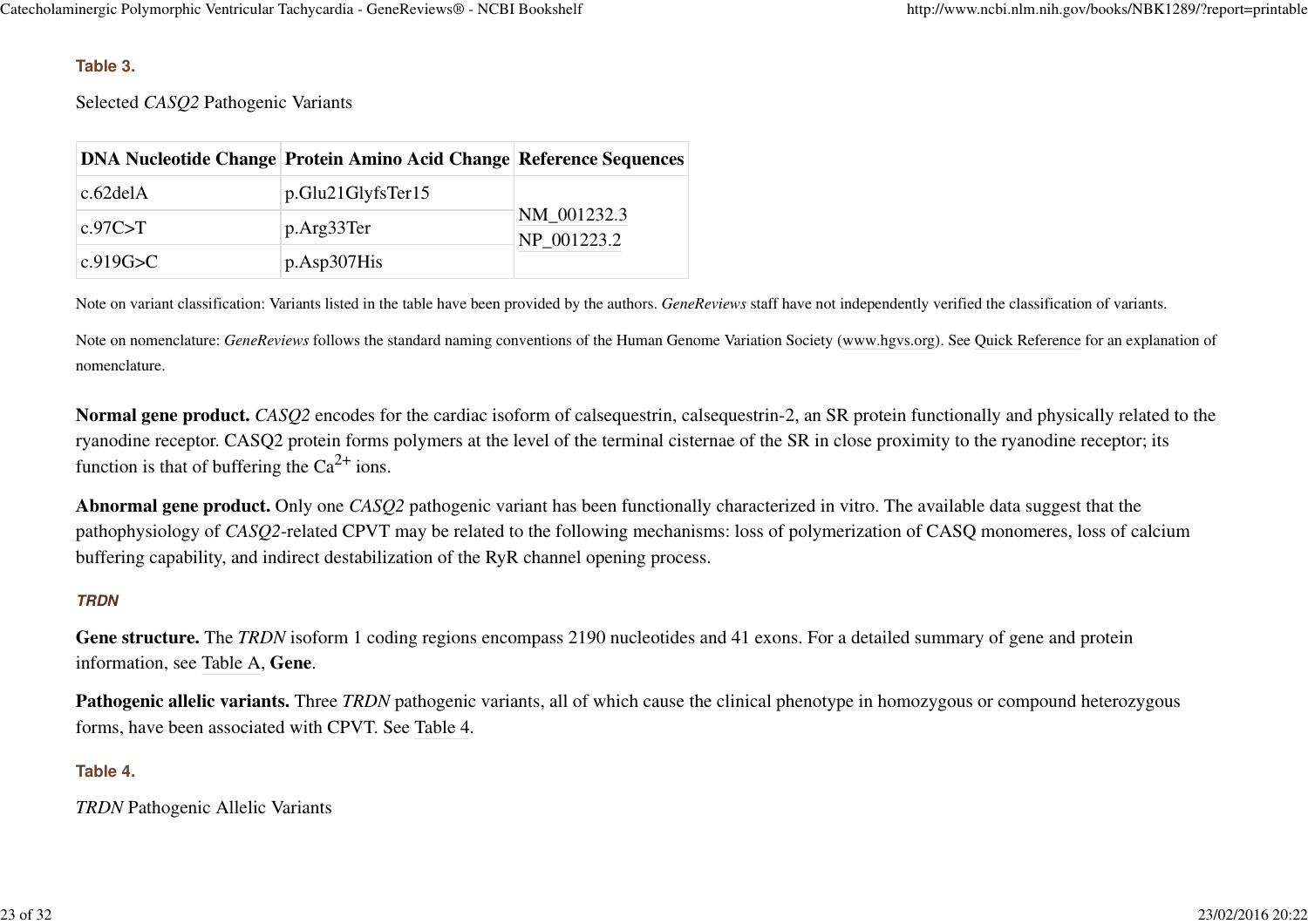|                       | <b>DNA Nucleotide Change Protein Amino Acid Change Reference Sequences</b> |                         |
|-----------------------|----------------------------------------------------------------------------|-------------------------|
| $c.53\_56$ delACAG    | p.Asp18AlafsTer14                                                          | JN900469<br>CCDS55053.1 |
| c.176C>G <sup>1</sup> | $p$ .Thr59Arg                                                              |                         |
| $ c.613C>T ^{1}$      | p.Gln205Ter                                                                |                         |

Note on variant classification: Variants listed in the table have been provided by the authors. *GeneReviews* staff have not independently verified the classification of variants.

Note on nomenclature: *GeneReviews* follows the standard naming conventions of the Human Genome Variation Society (www.hgvs.org). See Quick Reference for an explanation of nomenclature.

1.These variants have been found in the same patient, who was compound heterozygous.

**Normal gene product.** *TRDN*, on chromosome 6, encodes triadin (OMIM 603283), an SR protein functionally and physically related to the ryanodinereceptor. Lack of triadin is associated with a reduction of CASQ2 protein levels and ultrastructural abnormalities of the T tubules similar to those observed in the *CASQ2* knock out. This affects the calcium release process and, more specifically, results in a calcium leak during diastole similar to thatobserved for *RYR2* mutants.

**Abnormal gene product.** Pathogenic variants in *TRDN* found in persons with CPVT (in 2 families) have been associated with a reduction of protein expression. Although functional studies are lacking it is possible that the loss of TRDN leads to an indirect destabilization of the RyR2 channel openingprocess similar to that observed for pathogenic variants in *CASQ2*.

#### **CALM1**

**Gene structure.** *CALM1* (NM\_006888.4, cDNA 4268 bp) contains six exons spread over about 10 kb of genomic DNA on chromosome 14q32.11. Two additional homolog genes (*CALM2* and *CALM3*) are present in the human genome and appear to have similar function. For a detailed summary of geneand protein information, see Table A, **Gene**.

**Pathogenic allelic variants.** Only two *CALM1* pathogenic variants have been reported in a single study (see Table 5).

### **Table 5.**

*CALM1* Pathogenic Variants Discussed in This *GeneReview*

**DNA Nucleotide Change Protein Amino Acid Change Reference Sequences**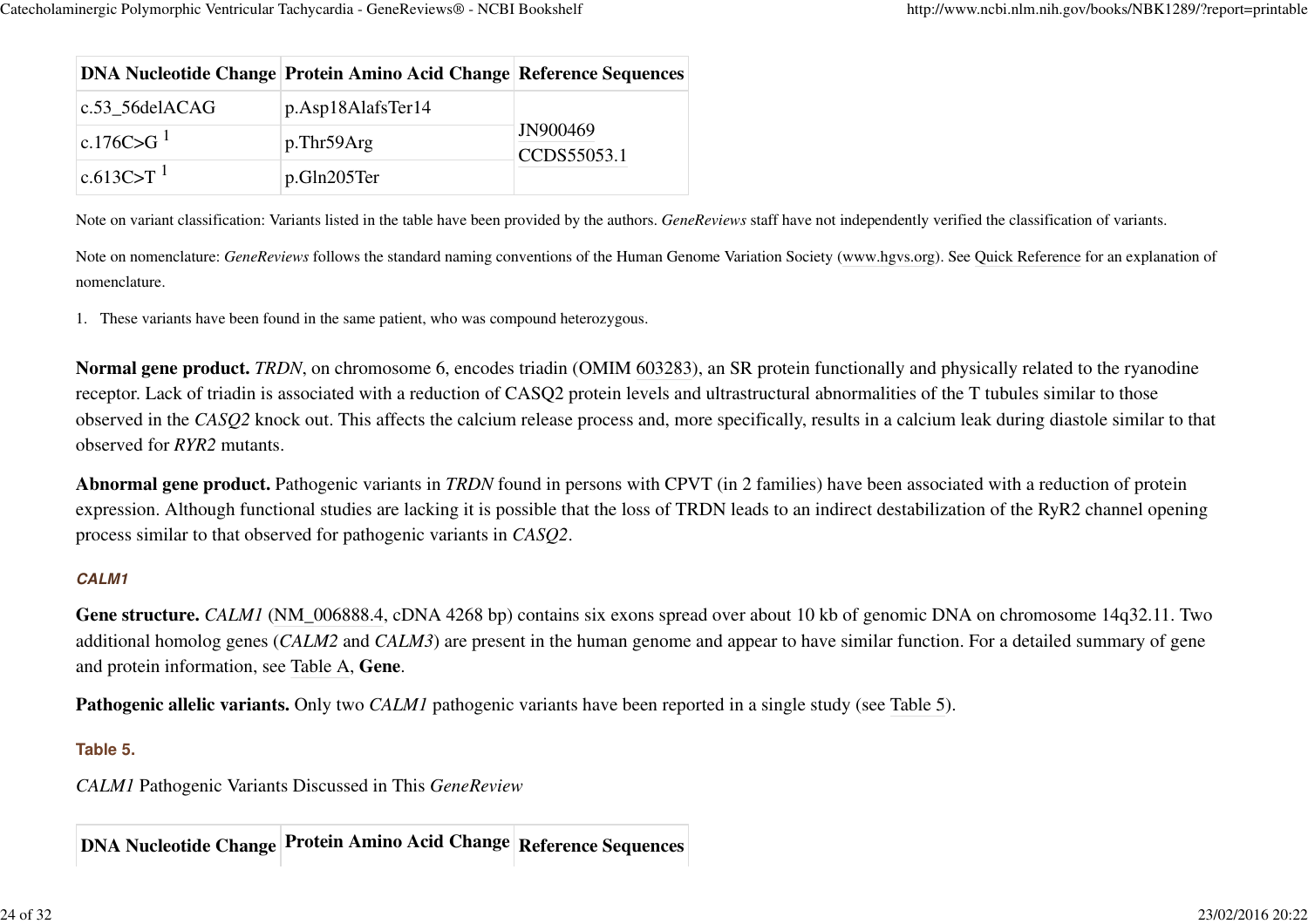|                                          | (Alias <sup>1</sup> )     |                            |
|------------------------------------------|---------------------------|----------------------------|
| c.161A $\gt$ T                           | $p.Asn53$ Ile             |                            |
| $\mathsf{c.293A} \rightarrow \mathsf{G}$ | p. Asn98Ser<br>(Asn97Ser) | NM_006888.4<br>NP 008819.1 |

Note on variant classification: Variants listed in the table have been provided by the authors. *GeneReviews* staff have not independently verified the classification of variants.

Note on nomenclature: *GeneReviews* follows the standard naming conventions of the Human Genome Variation Society (www.hgvs.org). See Quick Reference for an explanation ofnomenclature.

1. Variant designation that does not conform to current naming conventions

**Normal gene product.** The gene encodes a 149-amino acid protein containing typical calcium binding sites (EF hands). Besides RyR2, CALM1 alsointeracts with the voltage dependent calcium channels (CaV1.3)

**Abnormal gene product.** Available data suggest that mutant CALM1 has reduced calcium binding affinity and impaired calmodulin-ryanodine receptorinteraction at low calcium concentration. These effects may lead to RyR2 channel instability and "leakage" similar to that observed for mutant RyR2.Calmodulin is widely expressed (especially in the CNS) and extra-cardiac phenotypes can be expected (although poorly investigated so far).

### **References**

#### **Published Guidelines / Consensus Statements**

1. Priori SG, Wilde AA, Horie M, Cho Y, Behr ER, Berul C, Blom N, Brugada J, Chiang CE, Huikuri H, Kannankeril P, Krahn A, Leenhardt A, Moss A, Schwartz PJ, Shimizu W, Tomaselli G, Tracy C; Document Reviewers, Ackerman M, Belhassen B, Estes NA 3rd, Fatkin D, Kalman J,Kaufman E, Kirchhof P, Schulze-Bahr E, Wolpert C, Vohra J, Refaat M, Etheridge SP, Campbell RM, Martin ET, Quek SC. Executive summary:HRS/EHRA/APHRS expert consensus statement on the diagnosis and management of patients with inherited primary arrhythmia syndromes.Available online. 2013. Accessed 6-17-15. [PubMed: 23994779]

#### **Literature Cited**

1. Ackerman MJ, Priori SG, Willems S, Berul C, Brugada R, Calkins H, Camm AJ, Ellinor PT, Gollob M, Hamilton R, Hershberger RE, Judge DP, Le Marec H, McKenna WJ, Schulze-Bahr E, Semsarian C, Towbin JA, Watkins H, Wilde A, Wolpert C, Zipes DP., Heart Rhythm Society (HRS)European Heart Rhythm Association (EHRA). HRS/EHRA expert consensus statement on the state of genetic testing for the channelopathies and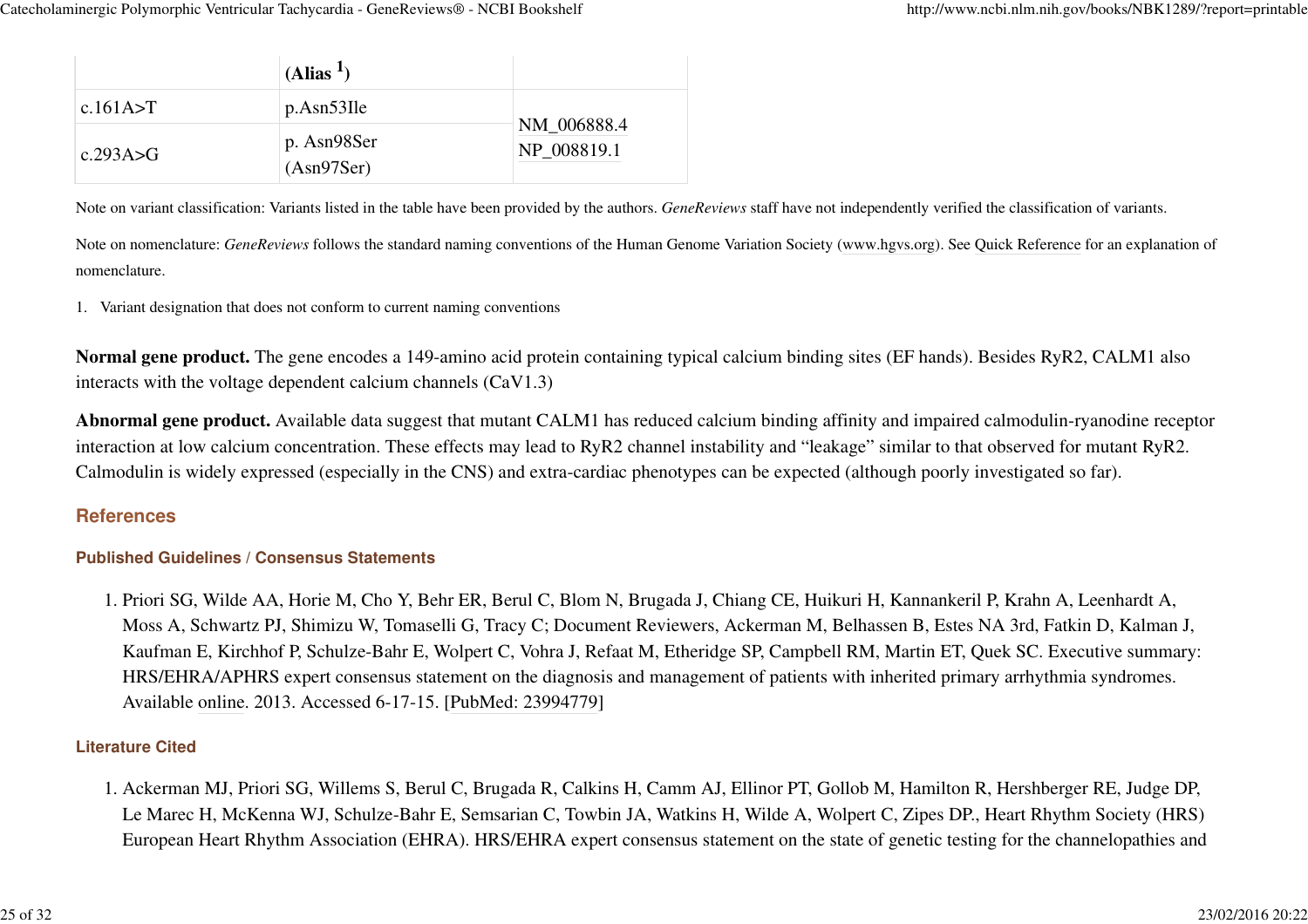cardiomyopathies: this document was developed as a partnership between the Heart Rhythm Society (HRS) and the European Heart RhythmAssociation (EHRA). Europace. 2011;13:1077–109. [PubMed: 21810866]

- 2. Aizawa Y, Komura S, Okada S, Chinushi M, Aizawa Y, Morita H, Ohe T. Distinct U wave changes in patients with catecholaminergic polymorphic ventricular tachycardia (CPVT). Int Heart J. 2006;47:381–9. [PubMed: 16823244]
- 3. Bhuiyan ZA, Hamdan MA, Shamsi ET, Postma AV, Mannens MM, Wilde AA, Al-Gazali L. A novel early onset lethal form of catecholaminergic polymorphic ventricular tachycardia maps to chromosome 7p14-p22. J Cardiovasc Electrophysiol. 2007;18:1060–6. [PubMed: 17666061]
- 4. Binder G, Bosk A, Gass M, Ranke MB, Heidemann PH. Insulin tolerance test causes hypokalaemia and can provoke cardiac arrhythmias. Horm Res. 2004;62:84–7. [PubMed: 15249739]
- 5. Cerrone M, Colombi B, Santoro M, di Barletta MR, Scelsi M, Villani L, Napolitano C, Priori SG. Bidirectional ventricular tachycardia and fibrillation elicited in a knock-in mouse model carrier of a mutation in the cardiac ryanodine receptor. Circ Res. 2005;96:e77–82. [PubMed:15890976]
- 6. Choi G, Kopplin LJ, Tester DJ, Will ML, Haglund CM, Ackerman MJ. Spectrum and frequency of cardiac channel defects in swimming-triggered arrhythmia syndromes. Circulation. 2004;110:2119–24. [PubMed: 15466642]
- 7. Crotti L, Johnson CN, Graf E, De Ferrari GM, Cuneo BF, Ovadia M, Papagiannis J, Feldkamp MD, Rathi SG, Kunic JD, Pedrazzini M, Wieland T, Lichtner P, Beckmann BM, Clark T, Shaffer C, Benson DW, Kääb S, Meitinger T, Strom TM, Chazin WJ, Schwartz PJ, George AL Jr.Calmodulin mutations associated with recurrent cardiac arrest in infants. Circulation. 2013;127:1009–17. [PMC free article: PMC3834768][PubMed: 23388215]
- 8. Denegri M, Avelino-Cruz JE, Boncompagni S, De Simone SA, Auricchio A, Villani L, Volpe P, Protasi F, Napolitano C, Priori SG. Viral gene transfer rescues arrhythmogenic phenotype and ultrastructural abnormalities in adult calsequestrin-null mice with inherited arrhythmias. Circ Res.2012;2012;110:663–8. [PubMed: 22298808]
- 9. di Barletta MR, Viatchenko-Karpinski S, Nori A, Memmi M, Terentyev D, Turcato F, Valle G, Rizzi N, Napolitano C, Gyorke S, Volpe P, Priori SG. Clinical phenotype and functional characterization of CASQ2 mutations associated with catecholaminergic polymorphic ventriculartachycardia. Circulation. 2006;114:1012–9. [PubMed: 16908766]
- 10. Fisher JD, Krikler D, Hallidie-Smith KA. Familial polymorphic ventricular arrhythmias: a quarter century of successful medical treatment based on serial exercise-pharmacologic testing. J Am Coll Cardiol. 1999;34:2015–22. [PubMed: 10588218]
- 11. George CH, Higgs GV, Lai FA. Ryanodine receptor mutations associated with stress-induced ventricular tachycardia mediate increased calcium release in stimulated cardiomyocytes. Circ Res. 2003;93:531–40. [PubMed: 12919952]
- 12. George CH, Jundi H, Walters N, Thomas NL, West RR, Lai FA. Arrhythmogenic mutation-linked defects in ryanodine receptor autoregulation reveal a novel mechanism of Ca2+ release channel dysfunction. Circ Res. 2006;98:88–97. [PubMed: 16339485]
- 13. Heidbuchel H, Corrado D, Biffi A, Hoffmann E, Panhuyzen-Goedkoop N, Hoogsteen J, Delise P, Hoff PI, Pelliccia A. Recommendations for participation in leisure-time physical activity and competitive sports of patients with arrhythmias and potentially arrhythmogenic conditions. Part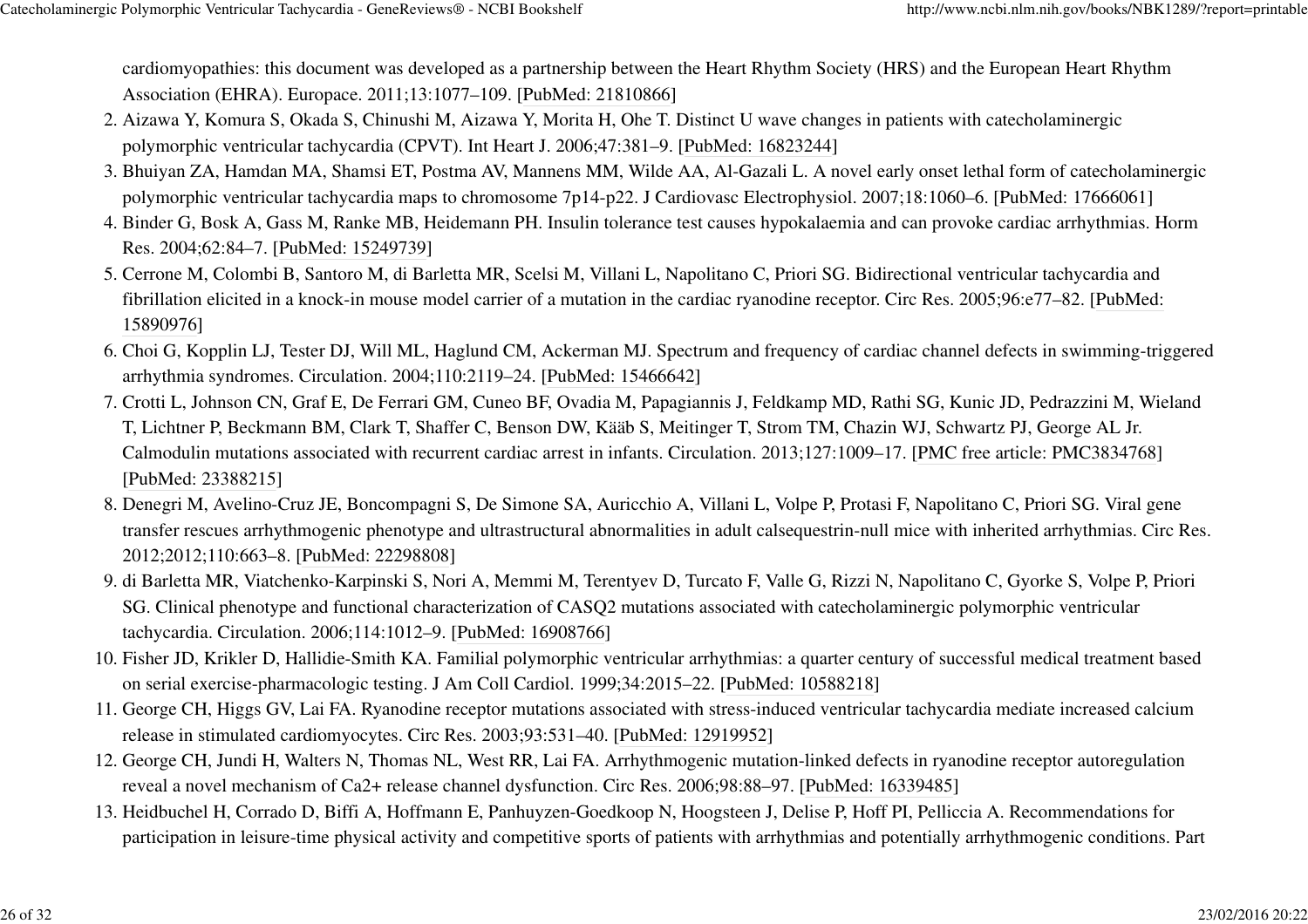II: ventricular arrhythmias, channelopathies and implantable defibrillators. Eur J Cardiovasc Prev Rehabil. 2006;13:676–86. [PubMed: 17001205]

- 14. Jiang D, Wang R, Xiao B, Kong H, Hunt DJ, Choi P, Zhang L, Chen SR. Enhanced store overload-induced Ca2+ release and channel sensitivity to luminal Ca2+ activation are common defects of RyR2 mutations linked to ventricular tachycardia and sudden death. Circ Res. 2005;97:1173–81.[PubMed: 16239587]
- 15. Jiang D, Xiao B, Yang D, Wang R, Choi P, Zhang L, Cheng H, Chen SR. RyR2 mutations linked to ventricular tachycardia and sudden death reduce the threshold for store-overload-induced Ca2+ release (SOICR). Proc Natl Acad Sci U S A. 2004;101:13062–7. [PMC free article:PMC516517] [PubMed: 15322274]
- 16. Jiang D, Xiao B, Zhang L, Chen SR. Enhanced basal activity of a cardiac Ca2+ release channel (ryanodine receptor) mutant associated with ventricular tachycardia and sudden death. Circ Res. 2002;91:218–25. [PubMed: 12169647]
- 17. Krahn AD, Gollob M, Yee R, Gula LJ, Skanes AC, Walker BD, Klein GJ. Diagnosis of unexplained cardiac arrest: role of adrenaline and procainamide infusion. Circulation. 2005;112:2228–34. [PubMed: 16203906]
- 18. Lahat H, Pras E, Olender T, Avidan N, Ben-Asher E, Man O, Levy-Nissenbaum E, Khoury A, Lorber A, Goldman B, Lancet D, Eldar M. A missense mutation in a highly conserved region of CASQ2 is associated with autosomal recessive catecholamine-induced polymorphic ventriculartachycardia in Bedouin families from Israel. Am J Hum Genet. 2001;69:1378–84. [PMC free article: PMC1235548] [PubMed: 11704930]
- 19. Laitinen PJ, Brown KM, Piippo K, Swan H, Devaney JM, Brahmbhatt B, Donarum EA, Marino M, Tiso N, Viitasalo M, Toivonen L, Stephan DA, Kontula K. Mutations of the cardiac ryanodine receptor (RyR2) gene in familial polymorphic ventricular tachycardia. Circulation.2001;103:485–90. [PubMed: 11157710]
- 20. Leenhardt A, Lucet V, Denjoy I, Grau F, Ngoc DD, Coumel P. Catecholaminergic polymorphic ventricular tachycardia in children. A 7-year follow-up of 21 patients. Circulation. 1995;91:1512–9. [PubMed: 7867192]
- Lehnart SE, Wehrens XH, Laitinen PJ, Reiken SR, Deng SX, Cheng Z, Landry DW, Kontula K, Swan H, Marks AR. Sudden death in familial21. polymorphic ventricular tachycardia associated with calcium release channel (ryanodine receptor) leak. Circulation. 2004;109:3208–14. [PubMed:15197150]
- 22. Liu N, Colombi B, Memmi M, Zissimopoulos S, Rizzi N, Negri S, Imbriani M, Napolitano C, Lai FA, Priori SG. Arrhythmogenesis in catecholaminergic polymorphic ventricular tachycardia: insights from a RyR2 R4496C knock-in mouse model. Circ Res. 2006;99:292–8.[PubMed: 16825580]
- 23. Liu N, Denegri M, Ruan Y, Avelino-Cruz JE, Perissi A, Negri S, Napolitano C, Coetzee WA, Boyden PA, Priori SG. Short communication: flecainide exerts an antiarrhythmic effect in a mouse model of catecholaminergic polymorphic ventricular tachycardia by increasing the thresholdfor triggered activity. Circ Res. 2011;109:291–5. [PubMed: 21680895]
- 24. Liu N, Denegri M, Dun W, Boncompagni S, Lodola F, Protasi F, Napolitano C, Boyden PA, Priori SG. Abnormal propagation of calcium waves and ultrastructural remodeling in recessive catecholaminergic polymorphic ventricular tachycardia. Circ Res. 2013;113:142–52. [PubMed:23674379]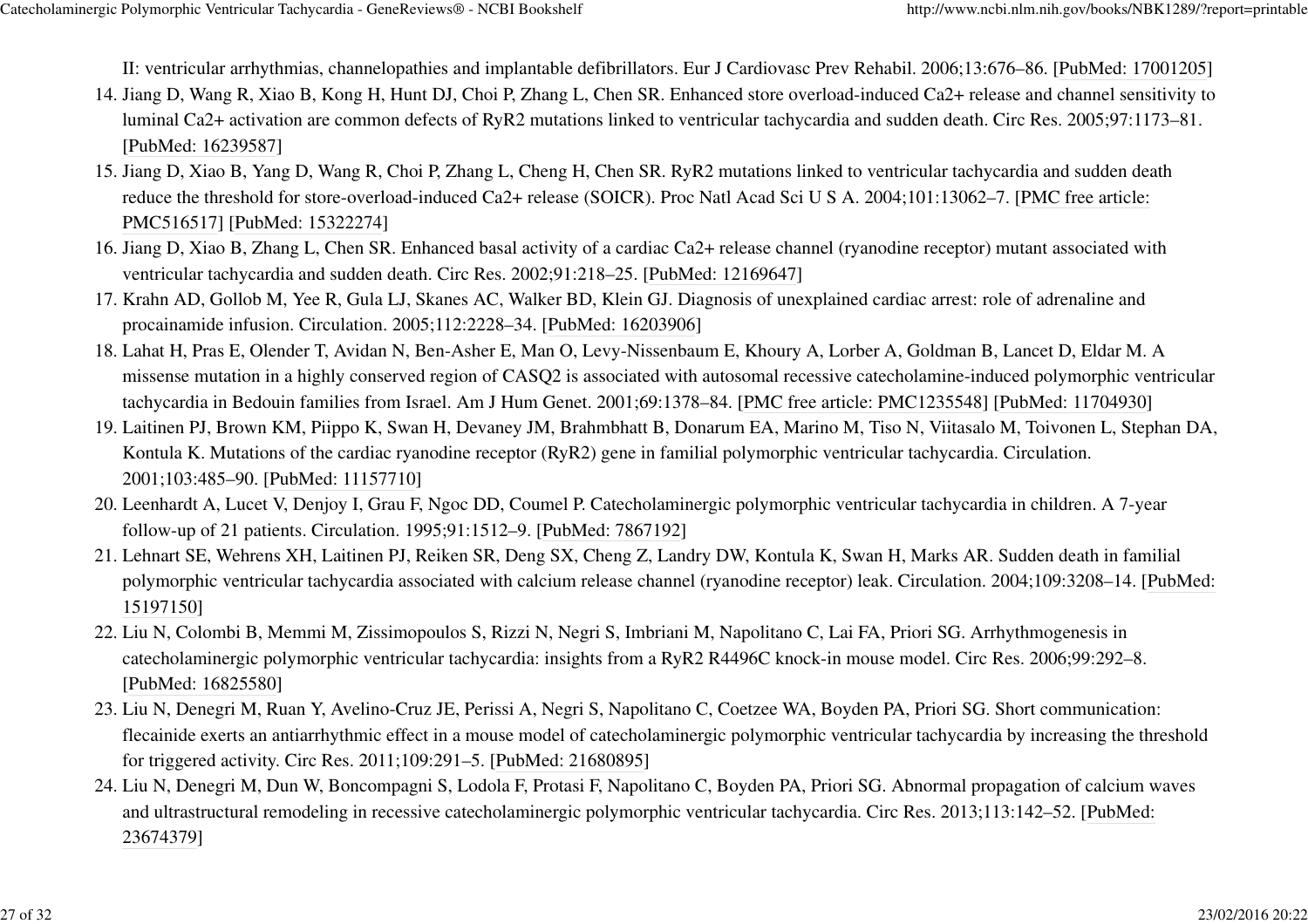- 25. Marjamaa A, Laitinen-Forsblom P, Lahtinen AM, Viitasalo M, Toivonen L, Kontula K, Swan H. Search for cardiac calcium cycling gene mutations in familial ventricular arrhythmias resembling catecholaminergic polymorphic ventricular tachycardia. BMC Med Genet. 2009;10:12.[PMC free article: PMC2667497] [PubMed: 19216760]
- 26. Medeiros-Domingo A, Bhuiyan ZA, Tester DJ, Hofman N, Bikker H, van Tintelen JP, Mannens MM, Wilde AA, Ackerman MJ. The RYR2-encoded ryanodine receptor/calcium release channel in patients diagnosed previously with either catecholaminergic polymorphic ventricular tachycardia or genotype negative, exercise-induced long QT syndrome: a comprehensive open reading frame mutational analysis. J AmColl Cardiol. 2009;54:2065–74. [PMC free article: PMC2880864] [PubMed: 19926015]
- 27. Mohler PJ, Splawski I, Napolitano C, Bottelli G, Sharpe L, Timothy K, Priori SG, Keating MT, Bennett V. A cardiac arrhythmia syndrome caused by loss of ankyrin-B function. Proc Natl Acad Sci U S A. 2004;101:9137–42. [PMC free article: PMC428486] [PubMed: 15178757]
- 28. Mototani H, Mabuchi A, Saito S, Fujioka M, Iida A, Takatori Y, Kotani A, Kubo T, Nakamura K, Sekine A, Murakami Y, Tsunoda T, Notoya K, Nakamura Y, Ikegawa S. A functional single nucleotide polymorphism in the core promoter region of CALM1 is associated with hip osteoarthritisin Japanese. Hum Mol Genet. 2005;14:1009–17. [PubMed: 15746150]
- 29. Napolitano C, Bloise R, Memmi M, Priori SG. Clinical utility gene card for: Catecholaminergic polymorphic ventricular tachycardia (CPVT). Eur J Hum Genet. 2014 Jan;22(1) [PMC free article: PMC3865399] [PubMed: 23549275]
- 30. Nyegaard M, Overgaard MT, Søndergaard MT, Vranas M, Behr ER, Hildebrandt LL, Lund J, Hedley PL, Camm AJ, Wettrell G, Fosdal I, Christiansen M, Børglum AD. Mutations in calmodulin cause ventricular tachycardia and sudden cardiac death. Am J Hum Genet.2012;91:703–12. [PMC free article: PMC3484646] [PubMed: 23040497]
- 31. Ohno S, Omura M, Kawamura M, Kimura H, Itoh H, Makiyama T, Ushinohama H, Makita N, Horie M. Exon 3 deletion of RYR2 encoding cardiac ryanodine receptor is associated with left ventricular non-compaction. Europace. 2014;16:1646–54. [PubMed: 24394973]
- 32. Postma AV, Bhuiyan ZA, Bikker H. Molecular diagnostics of catecholaminergic polymorphic ventricular tachycardia using denaturing high-performance liquid chromatography and sequencing. Methods Mol Med. 2006;126:171–83. [PubMed: 16930012]
- 33. Postma AV, Denjoy I, Hoorntje TM, Lupoglazoff JM, Da Costa A, Sebillon P, Mannens MM, Wilde AA, Guicheney P. Absence of calsequestrin 2 causes severe forms of catecholaminergic polymorphic ventricular tachycardia. Circ Res. 2002;91:e21–6. [PubMed: 12386154]
- 34. Postma AV, Denjoy I, Kamblock J, Alders M, Lupoglazoff JM, Vaksmann G, Dubosq-Bidot L, Sebillon P, Mannens MM, Guicheney P, Wilde AA. Catecholaminergic polymorphic ventricular tachycardia: RYR2 mutations, bradycardia, and follow up of the patients. J Med Genet.2005;42:863–70. [PMC free article: PMC1735955] [PubMed: 16272262]
- 35. Priori SG, Chen SR. Inherited dysfunction of sarcoplasmic reticulum Ca2+ handling and arrhythmogenesis. Circ Res. 2011;108:871–83. [PMC free article: PMC3085083] [PubMed: 21454795]
- 36. Priori SG, Napolitano C, Grillo M. Concealed arrhythmogenic syndromes: the hidden substrate of idiopathic ventricular fibrillation? Cardiovasc Res. 2001a;50:218–23. [PubMed: 11334825]
- 37. Priori SG, Napolitano C, Memmi M, Colombi B, Drago F, Gasparini M, DeSimone L, Coltorti F, Bloise R, Keegan R, Cruz Filho FE, Vignati G,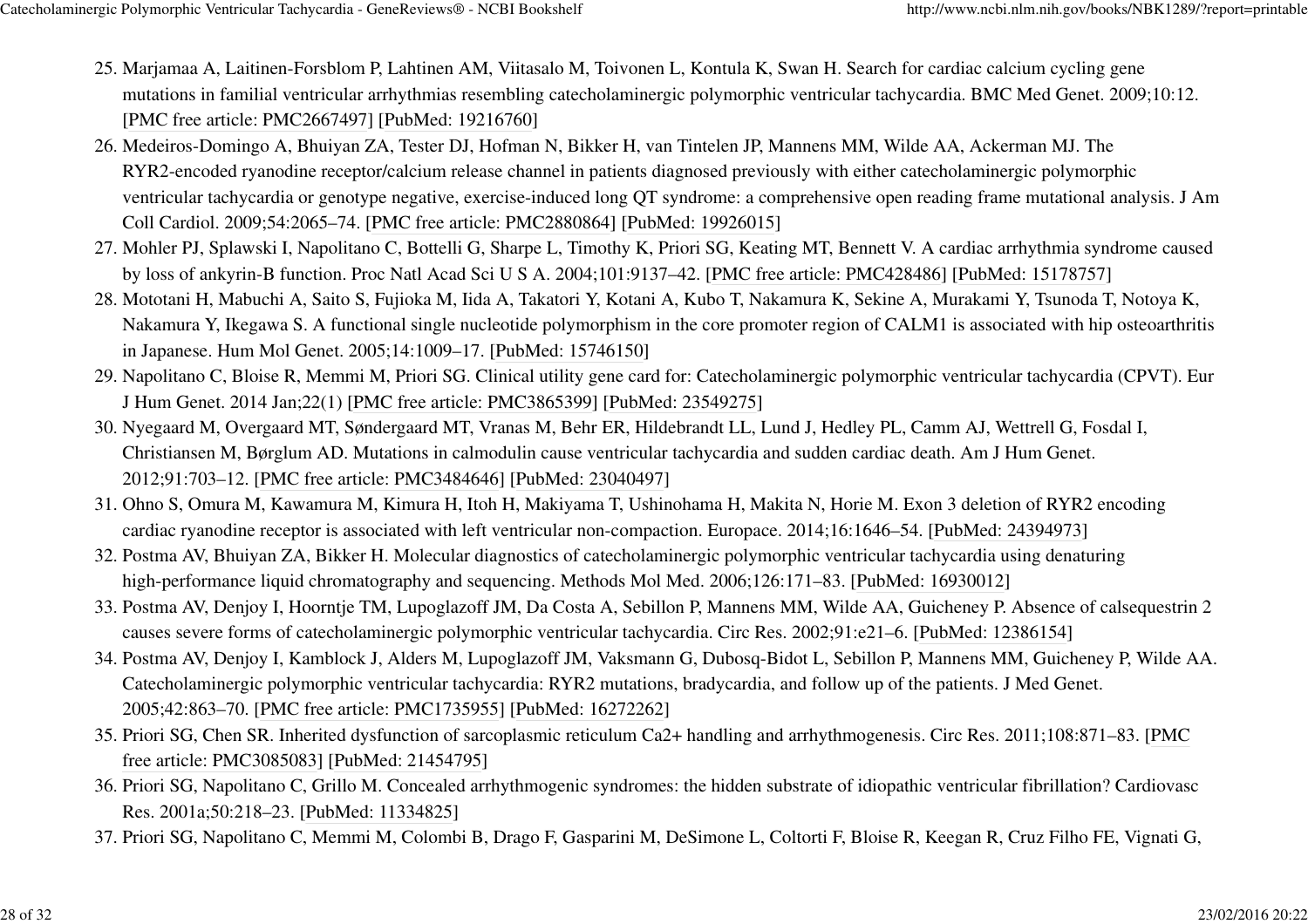Benatar A, DeLogu A. Clinical and molecular characterization of patients with catecholaminergic polymorphic ventricular tachycardia.Circulation. 2002;106:69–74. [PubMed: 12093772]

- 38. Priori SG, Napolitano C, Tiso N, Memmi M, Vignati G, Bloise R, Sorrentino V, Danieli GA. Mutations in the cardiac ryanodine receptor gene (hRyR2) underlie catecholaminergic polymorphic ventricular tachycardia. Circulation. 2001b;103:196–200. [PubMed: 11208676]
- 39. Priori SG, Wilde AA, Horie M, Cho Y, Behr ER, Berul C, Blom N, Brugada J, Chiang CE, Huikuri H, Kannankeril P, Krahn A, Leenhardt A, Moss A, Schwartz PJ, Shimizu W, Tomaselli G, Tracy C. HRS/EHRA/APHRS expert consensus statement on the diagnosis and management ofpatients with inherited primary arrhythmia syndromes: document endorsed by HRS, EHRA, and APHRS in May 2013 and by ACCF, AHA,PACES, and AEPC in June 2013. Heart Rhythm. 2013a;10:1932–63. [PubMed: 24011539]
- 40. Priori SG, Wilde AA, Horie M, Cho Y, Behr ER, Berul C, Blom N, Brugada J, Chiang CE, Huikuri H, Kannankeril P, Krahn A, Leenhardt A, Moss A, Schwartz PJ, Shimizu W, Tomaselli G, Tracy C. Document Reviewers, Ackerman M, Belhassen B, Estes NA 3rd, Fatkin D, Kalman J,Kaufman E, Kirchhof P, Schulze-Bahr E, Wolpert C, Vohra J, Refaat M, Etheridge SP, Campbell RM, Martin ET, Quek SC. Executive summary:HRS/EHRA/APHRS expert consensus statement on the diagnosis and management of patients with inherited primary arrhythmia syndromes.Europace. 2013b;15:1389–406. [PubMed: 23994779]
- 41. Roux-Buisson N, Cacheux M, Fourest-Lieuvin A, Fauconnier J, Brocard J, Denjoy I, Durand P, Guicheney P, Kyndt F, Leenhardt A, Le Marec H, Lucet V, Mabo P, Probst V, Monnier N, Ray PF, Santoni E, Trémeaux P, Lacampagne A, Fauré J, Lunardi J, Marty I. Absence of triadin, a protein of the calcium release complex, is responsible for cardiac arrhythmia with sudden death in human. Hum Mol Genet. 2012;21:2759–67. [PMC freearticle: PMC3363337] [PubMed: 22422768]
- 42. Sumitomo N, Harada K, Nagashima M, Yasuda T, Nakamura Y, Aragaki Y, Saito A, Kurosaki K, Jouo K, Koujiro M, Konishi S, Matsuoka S, Oono T, Hayakawa S, Miura M, Ushinohama H, Shibata T, Niimura I. Catecholaminergic polymorphic ventricular tachycardia:electrocardiographic characteristics and optimal therapeutic strategies to prevent sudden death. Heart. 2003;89:66–70. [PMC free article:PMC1767500] [PubMed: 12482795]
- 43. Swan H, Laitinen P, Kontula K, Toivonen L. Calcium channel antagonism reduces exercise-induced ventricular arrhythmias in catecholaminergic polymorphic ventricular tachycardia patients with RyR2 mutations. J Cardiovasc Electrophysiol. 2005;16:162–6. [PubMed: 15720454]
- 44. Swan H, Piippo K, Viitasalo M, Heikkila P, Paavonen T, Kainulainen K, Kere J, Keto P, Kontula K, Toivonen L. Arrhythmic disorder mapped to chromosome 1q42-q43 causes malignant polymorphic ventricular tachycardia in structurally normal hearts. J Am Coll Cardiol. 1999;34:2035–42.[PubMed: 10588221]
- 45. Tan HL, Hofman N, van Langen IM, van der Wal AC, Wilde AA. Sudden unexplained death: heritability and diagnostic yield of cardiological and genetic examination in surviving relatives. Circulation. 2005;112:207–13. [PubMed: 15998675]
- 46. Tang Y, Tian X, Wang R, Fill M, Chen SR. Abnormal termination of Ca2+ release is a common defect of RyR2 mutations associated with cardiomyopathies. Circ Res. 2012;110:968–77. [PMC free article: PMC3345272] [PubMed: 22374134]
- 47. Tester DJ, Arya P, Will M, Haglund CM, Farley AL, Makielski JC, Ackerman MJ. Genotypic heterogeneity and phenotypic mimicry among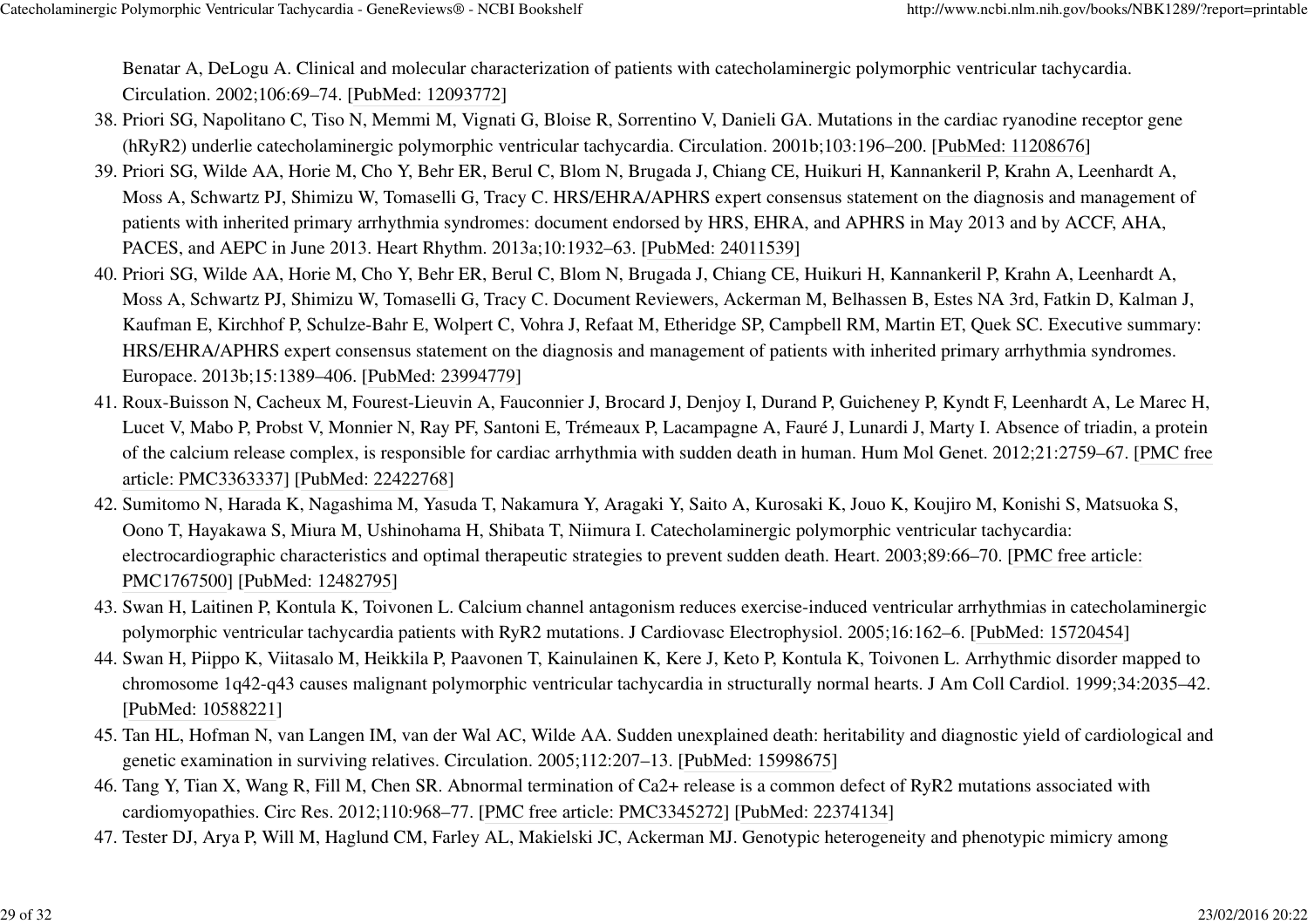unrelated patients referred for catecholaminergic polymorphic ventricular tachycardia genetic testing. Heart Rhythm. 2006;3:800–5. [PubMed:16818210]

- Tester DJ, Dura M, Carturan E, Reiken S, Wronska A, Marks AR, Ackerman MJ. A mechanism for sudden infant death syndrome (SIDS): stress-48. Tester DJ, Dura M, Carturan E, Reiken S, Wronska A, Marks AR, Ackerman MJ. A mechanism for sudden infant death synd<br>17556193] induced leak via ryanodine receptors. Heart Rhythm. 2007;4:733–9. [PMC free article: PMC3332
- Tiso N, Stephan DA, Nava A, Bagattin A, Devaney JM, Stanchi F, Larderet G, Brahmbhatt B, Brown K, Bauce B, Muriago M, Basso C, Thiene G,49. Danieli GA, Rampazzo A. Identification of mutations in the cardiac ryanodine receptor gene in families affected with arrhythmogenic rightventricular cardiomyopathy type 2 (ARVD2). Hum Mol Genet. 2001;10:189–94. [PubMed: 11159936]
- 50. van der Werf C, Kannankeril PJ, Sacher F, Krahn AD, Viskin S, Leenhardt A, Shimizu W, Sumitomo N, Fish FA, Bhuiyan ZA, Willems AR, van der Veen MJ, Watanabe H, Laborderie J, Haïssaguerre M, Knollmann BC, Wilde AA. Flecainide therapy reduces exercise-induced ventriculararrhythmias in patients with catecholaminergic polymorphic ventricular tachycardia. J Am Coll Cardiol. 2011;57:2244–54. [PMC free article:PMC3495585] [PubMed: 21616285]
- 51. Viatchenko-Karpinski S, Terentyev D, Gyorke I, Terentyeva R, Volpe P, Priori SG, Napolitano C, Nori A, Williams SC, Gyorke S. Abnormal calcium signaling and sudden cardiac death associated with mutation of calsequestrin. Circ Res. 2004;94:471–7. [PubMed: 14715535]
- 52. Wehrens XH, Lehnart SE, Huang F, Vest JA, Reiken SR, Mohler PJ, Sun J, Guatimosim S, Song LS, Rosemblit N, D'Armiento JM, Napolitano C, Memmi M, Priori SG, Lederer WJ, Marks AR. FKBP12.6 deficiency and defective calcium release channel (ryanodine receptor) function linked toexercise-induced sudden cardiac death. Cell. 2003;113:829–40. [PubMed: 12837242]
- 53. Zipes DP, Camm AJ, Borggrefe M, Buxton AE, Chaitman B, Fromer M, Gregoratos G, Klein G, Moss AJ, Myerburg RJ, Priori SG, Quinones MA, Roden DM, Silka MJ, Tracy C, Blanc JJ, Budaj A, Dean V, Deckers JW, Despres C, Dickstein K, Lekakis J, McGregor K, Metra M, MoraisJ, Osterspey A, Tamargo JL, Zamorano JL, Smith SC Jr, Jacobs AK, Adams CD, Antman EM, Anderson JL, Hunt SA, Halperin JL, Nishimura R,Ornato JP, Page RL, Riegel B., American College of Cardiology/American Heart Association Task Force. European Society of Cardiology Committee for Practice Guidelines; European Heart Rhythm Association and the Heart Rhythm Society2006ACC/AHA/ESC 2006 guidelines formanagement of patients with ventricular arrhythmias and the prevention of sudden cardiac death--executive summary: A report of the AmericanCollege of Cardiology/American Heart Association Task Force and the European Society of Cardiology Committee for Practice Guidelines(Writing Committee to Develop Guidelines for Management of Patients with Ventricular Arrhythmias and the Prevention of Sudden CardiacDeath) Developed in collaboration with the European Heart Rhythm Association and the Heart Rhythm Society. Eur Heart J 272099–140.[PubMed: 16923744]

### **Suggested Reading**

- 1. Eisner DA, Venetucci LA, Trafford AW. Life, sudden death, and intracellular calcium. Circ Res. 2006;99:223–4. [PubMed: 16888244]
- 2. George CH, Jundi H, Thomas NL, Fry DL, Lai FA. Ryanodine receptors and ventricular arrhythmias: emerging trends in mutations, mechanisms and therapies. J Mol Cell Cardiol. 2007;42:34–50. [PubMed: 17081562]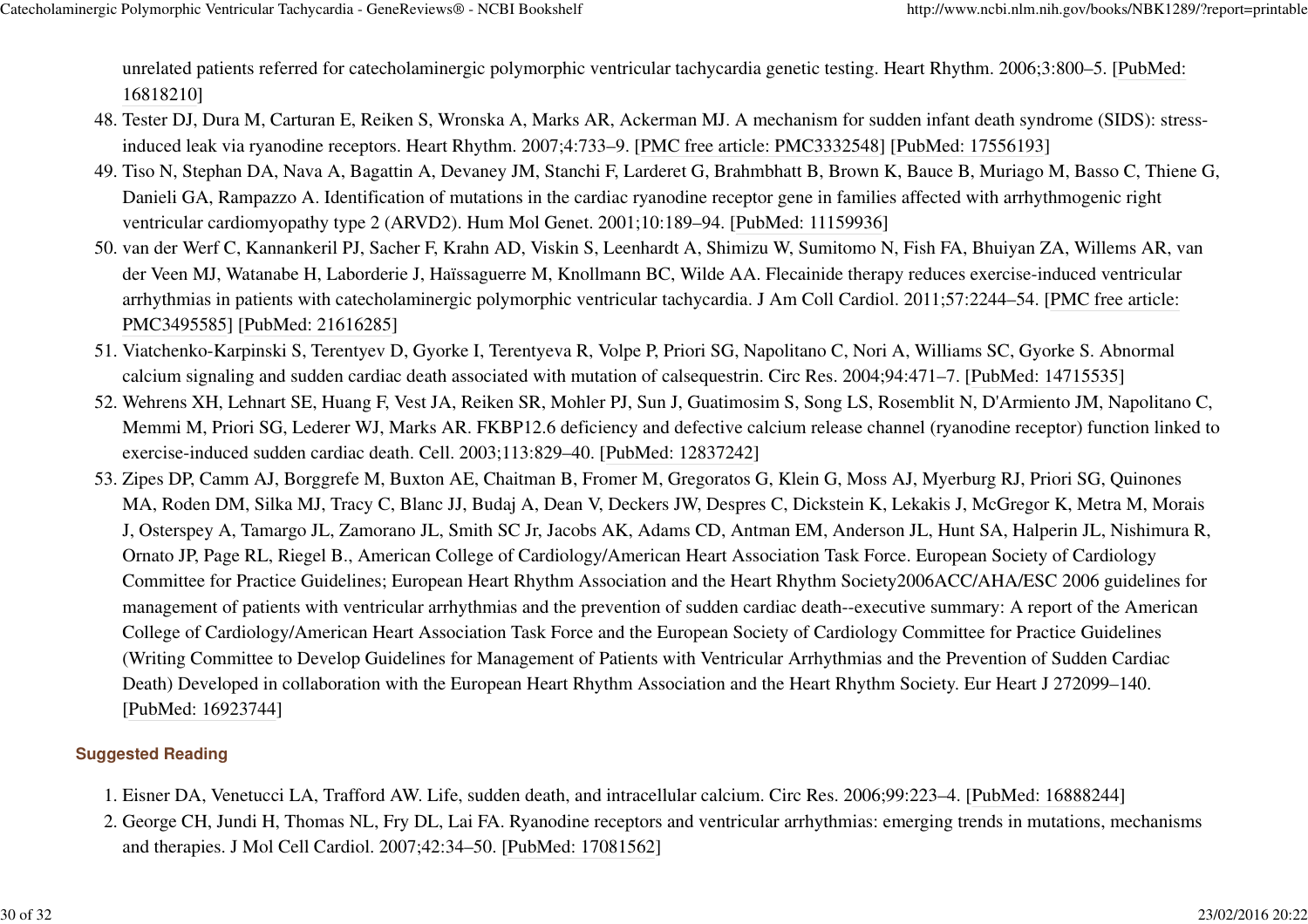- 3. Priori SG, Napolitano C. Cardiac and skeletal muscle disorders caused by mutations in the intracellular Ca2+ release channels. J Clin Invest. 2005;115:2033–8. [PMC free article: PMC1180555] [PubMed: 16075044]
- 4. Priori SG, Napolitano C. Intracellular calcium handling dysfunction and arrhythmogenesis: a new challenge for the electrophysiologist. Circ Res. 2005;97:1077–9. [PubMed: 16306448]
- 5. Priori SG, Napolitano C. Role of genetic analyses in cardiology: part I: mendelian diseases: cardiac channelopathies. Circulation. 2006;113:1130–5. [PubMed: 16505190]
- Scheinman MM, Lam J. Exercise-induced ventricular arrhythmias in patients with no structural cardiac disease. Annu Rev Med. 2006;57:473–84.6. [PubMed: 16409161]
- 7. Shan J, Xie W, Betzenhauser M, Reiken S, Chen B, Wronska A, Marks AR. Calcium leak through ryanodine receptors leads to atrial fibrillation in three mouse models of catecholaminergic polymorphic ventricular tachycardia. Circ Res. 2012;111:708–17. [PMC free article: PMC3734386][PubMed: 22828895]
- 8. van der Werf C, Nederend I, Hofman N, van Geloven N, Ebink C, Frohn-Mulder IM, Alings AM, Bosker HA, Bracke FA, van den Heuvel F, Waalewijn RA, Bikker H, van Tintelen JP, Bhuiyan ZA, van den Berg MP, Wilde AA. Familial evaluation in catecholaminergic polymorphicventricular tachycardia: disease penetrance and expression in cardiac ryanodine receptor mutation-carrying relatives. Circ ArrhythmElectrophysiol. 2012;5:748–56. [PubMed: 22787013]
- 9. Venetucci L, Denegri M, Napolitano C, Priori SG. Inherited calcium channelopathies in the pathophysiology of arrhythmias. Nat Rev Cardiol. 2012;9:561–75. [PubMed: 22733215]
- 10. Yano M, Yamamoto T, Ikeda Y, Matsuzaki M. Mechanisms of disease: ryanodine receptor defects in heart failure and fatal arrhythmia. Nat Clin Pract Cardiovasc Med. 2006;3:43–52. [PubMed: 16391617]

## **Chapter Notes**

#### **Author Notes**

Fondazione Salvatore Maugeri

## **Revision History**

- 6 March 2014 (me) Comprehensive update posted live
- 7 February 2013 (cd) Revision: multi-gene panels now listed in the GeneTests™ Laboratory Directory; mutations in *TRDN* identified as causativefor CPVT
- 16 February 2012 (me) Comprehensive update posted live